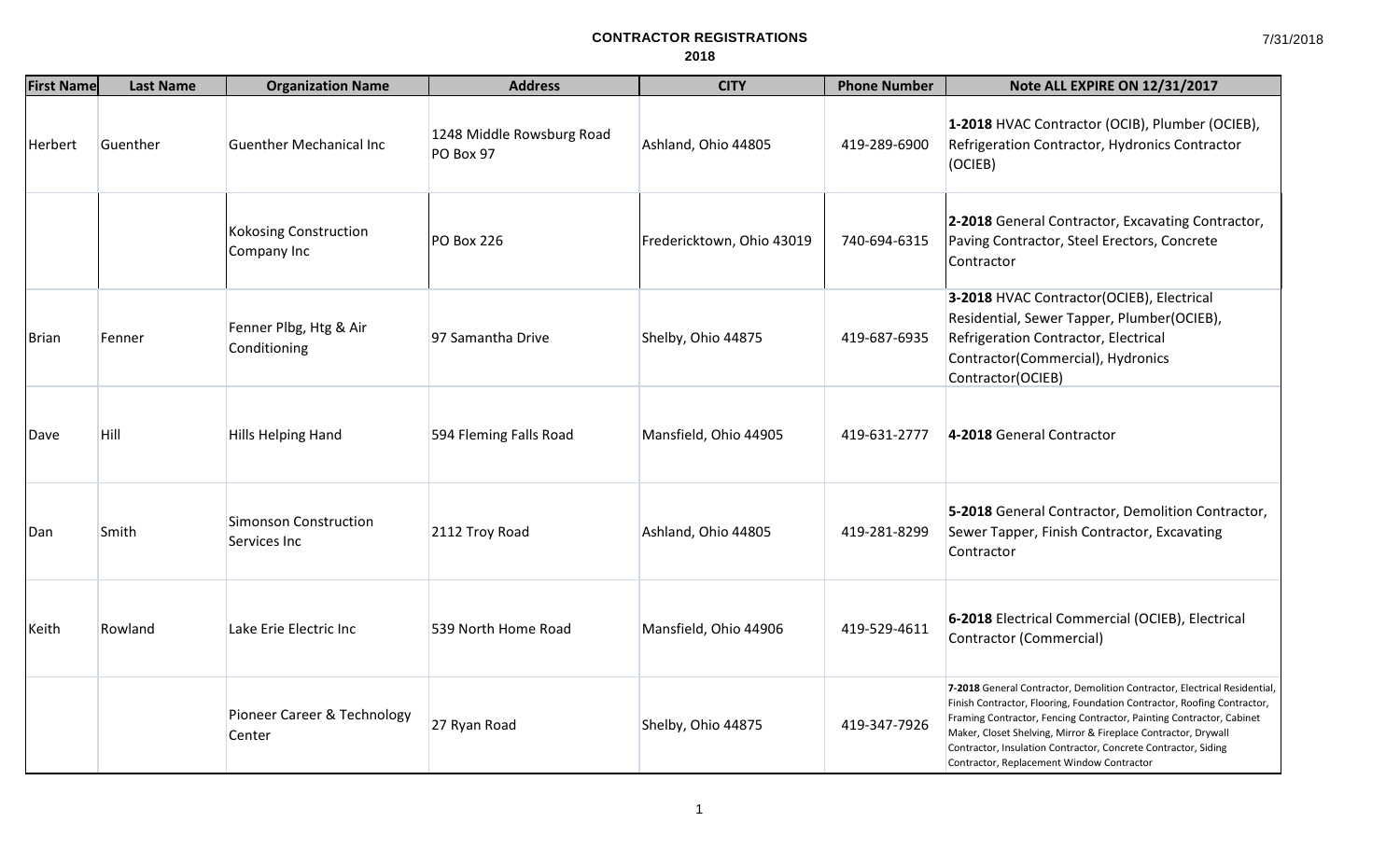| Patrick | Shira         | Shira Sons Painting Co LLC         | 21 Myers Avenue          | Shelby, Ohio 44875         | 614-404-0104 | 8-2018 Painting Contractor                                                                                                                                                                                                                               |
|---------|---------------|------------------------------------|--------------------------|----------------------------|--------------|----------------------------------------------------------------------------------------------------------------------------------------------------------------------------------------------------------------------------------------------------------|
| Timothy | Vaughn        | Vaughn Industries LLC              | 1201 East Findlay Street | Carey, Ohio 43316          | 419-396-3900 | 9-2018 HVAC Contractor(OCIEB), Electrical Residential,<br>Plumber (OCIEB), Fire Protection Contractor (Fire<br>Marshal), Electrical Commercial (OCIEB), Refrigeration<br>Contractor, Electrical Contractor (Commercial), Hydronics<br>Contractor (OCIEB) |
| Jeffrey | Reep          | <b>Ashland Comfort Control Inc</b> | 805 East Main Street     | Ashland, Ohio 44805        | 419-281-0144 | 10-2018 HVAC Contractor (OCIEB), Plumber (OCIEB),<br>Hydronics Contractor (OCIEB)                                                                                                                                                                        |
|         |               | Jamison Well Drilling Inc          | 258 Central Avenue       | Mansfield, Ohio 44905      | 419-524-8560 | 11-2018 General Contractor                                                                                                                                                                                                                               |
|         |               | Sarver Paving Co                   | PO Box 310               | Ashland, Ohio 44805        | 419-289-7746 | 12-2018 General Contractor, Paving Contractor                                                                                                                                                                                                            |
| Ary     | Van Harlingen | Shaw & Ott Medical                 | 270 Lexington Avenue     | Mansfield, Ohio 44907      | 419-524-4388 | 13-2018 General Contractor                                                                                                                                                                                                                               |
|         |               | Water Watts Inc                    | 9059 South Carr Road     | Fredericksburg, Ohio 44627 | 330-695-3601 | 14-2018 HVAC Contractor (OCIEB), Electrical<br>Residential, Plumber (OCIEB)                                                                                                                                                                              |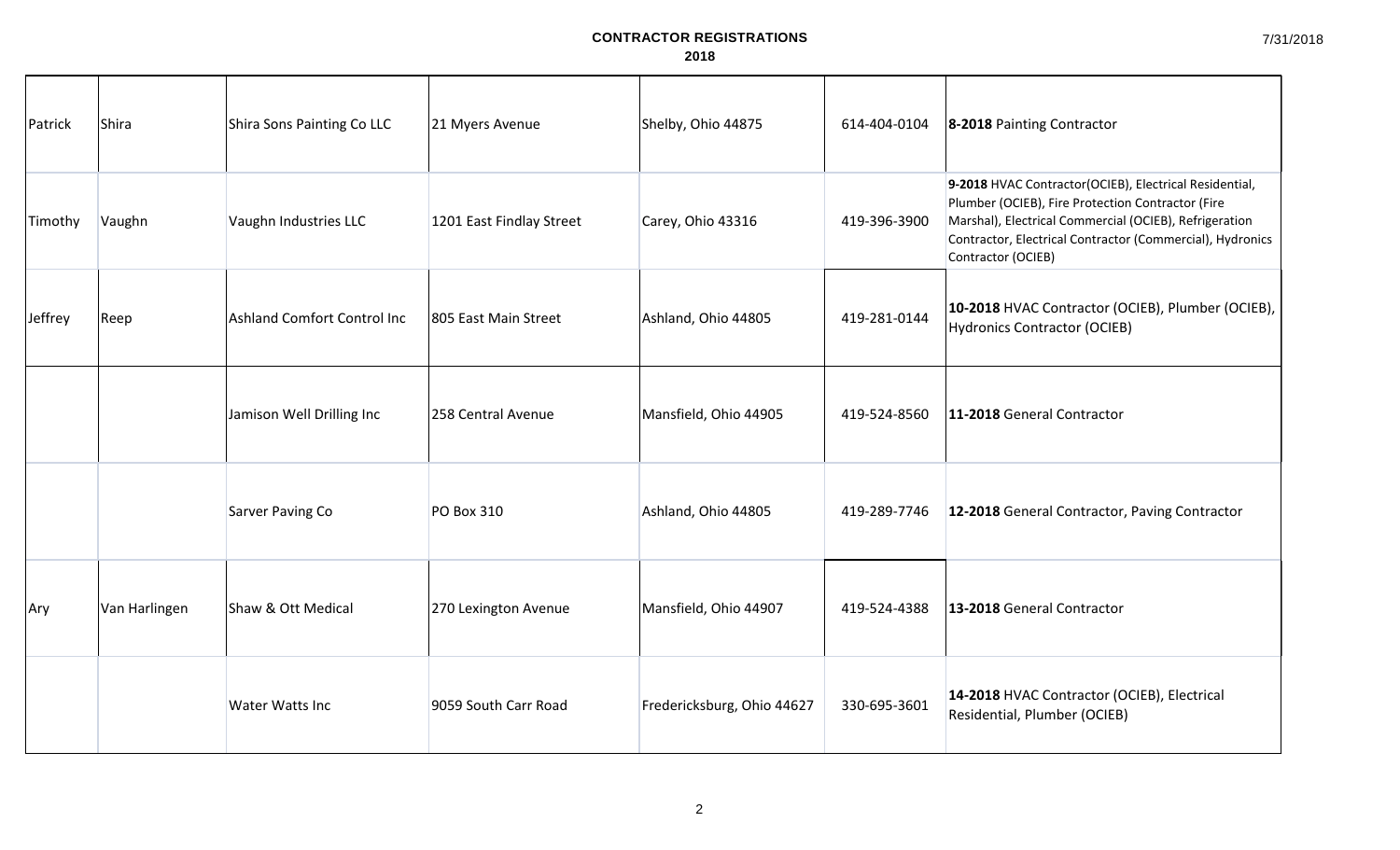7/31/2018

| Kim   | <b>Kiess</b> | Kiess Electric Inc                                        | 1765 East Mansfield Street | Bucyrus, Ohio 44820       | 419-562-0756 | 15-2018 Electrical Residential, Fire Protection<br>Contractor (Fire Marshal), Electrical Commercial<br>(OCIEB), Electrical Contractor (Commercial)             |
|-------|--------------|-----------------------------------------------------------|----------------------------|---------------------------|--------------|----------------------------------------------------------------------------------------------------------------------------------------------------------------|
| Steve | Thomas       | Steve Thomas Builders                                     | 1605 Painter Road          | Fredericktown, Ohio 43019 | 419-886-3238 | 16-2018 General Contractor                                                                                                                                     |
| J.N.  | Jimenez      | American Steel Carports Inc                               | 457 North Broadway Street  | Joshua, Texas 76058       | 866-730-9865 | 17-2018 General Contractor                                                                                                                                     |
| Gary  | Eberts       | E & B Sales & Service Inc<br>dba Eberts Heating & Cooling | 896 Ashland Road           | Mansfield, Ohio 44905     | 419-589-2000 | 18-2018 HVAC Contractor (OCIEB), Plumber (OCIEB),<br><b>Electrical Commercial (OCIEB)</b>                                                                      |
|       |              | Kelstin Inc                                               | 183 South Gamble Street    | Shelby, Ohio 44875        | 419-342-5520 | 19-2018 General Contractor, Demolition Contractor,<br>Sewer Tapper, Finish Contractor, Foundation<br>Contractor, Excavating Contractor, Concrete<br>Contractor |
|       |              | <b>Black Diamond Renovations</b><br><b>LLC</b>            | 2760 Lexington Avenue      | Mansfield, Ohio 44904     | 567-560-3413 | 20-2018 General Contractor, Roofing Contractor                                                                                                                 |
|       |              | <b>Buckeye Excavating &amp;</b><br>Construction Inc       | 191 S R 61 East            | Norwalk, Ohio 44857       | 419-663-3113 | 21-2018 General Contractor, Excavating Contractor                                                                                                              |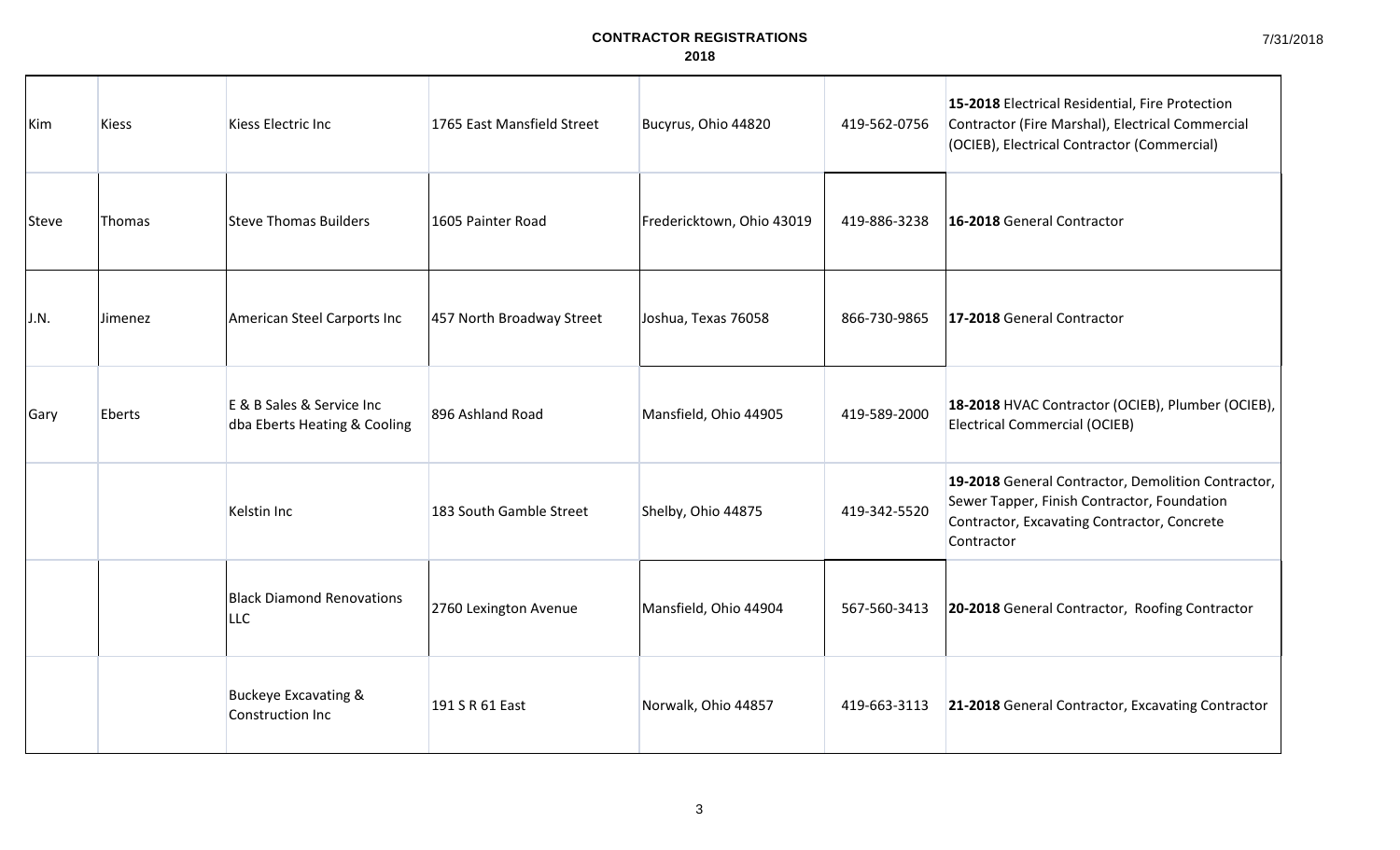|        |                | Oakstone Landscape LLC                                    | <b>PO Box 348</b>                        | Crestline, Ohio 44827     | 419-462-5897 | 22-2018 Landscape Including Arborist and Tree<br>Trimmer, Sign Erector                                                                          |
|--------|----------------|-----------------------------------------------------------|------------------------------------------|---------------------------|--------------|-------------------------------------------------------------------------------------------------------------------------------------------------|
| Joseph | Shrock         | Shrock Premier Custom<br>Construction LLC                 | 234 West Main Street                     | Loudonville, Ohio 44842   | 419-994-0004 | 23-2018 General Contractor                                                                                                                      |
| David  | Swindell       | <b>WXZ Construction LLC</b>                               | 22720 Fairview Center Drive<br>Suite 150 | Fairview Park, Ohio 44126 | 440-801-1690 | 24-2018 General Contractor                                                                                                                      |
| August | Maver III      | August J Maver III Const                                  | 29 Fourth Street                         | Shelby, Ohio 44875        | 419-342-5342 | 25-2018 General Contractor, Roofing Contractor,<br>Drywall Contractor, Concrete Contractor, Siding<br>Contractor, Replacement Window Contractor |
|        |                | Kahls Electric Inc                                        | 2740 Lexington Avenue                    | Mansfield, Ohio 44904     | 419-884-2277 | 26-2018 Electrical Commercial (OCIEB)                                                                                                           |
| John   | Weaver         | <b>Sutters Home Decorating</b>                            | 72 West Main Street                      | Shelby, Ohio 44875        | 419-342-6941 | <b>27-2018 Flooring</b>                                                                                                                         |
| Steve  | <b>Mullins</b> | Complete Comfort Systems Inc   11301 Upper Gilchrist Road |                                          | Mt. Vernon, Ohio 43050    | 740-392-2505 | 28-2018 HVAC Contractor (OCIEB)                                                                                                                 |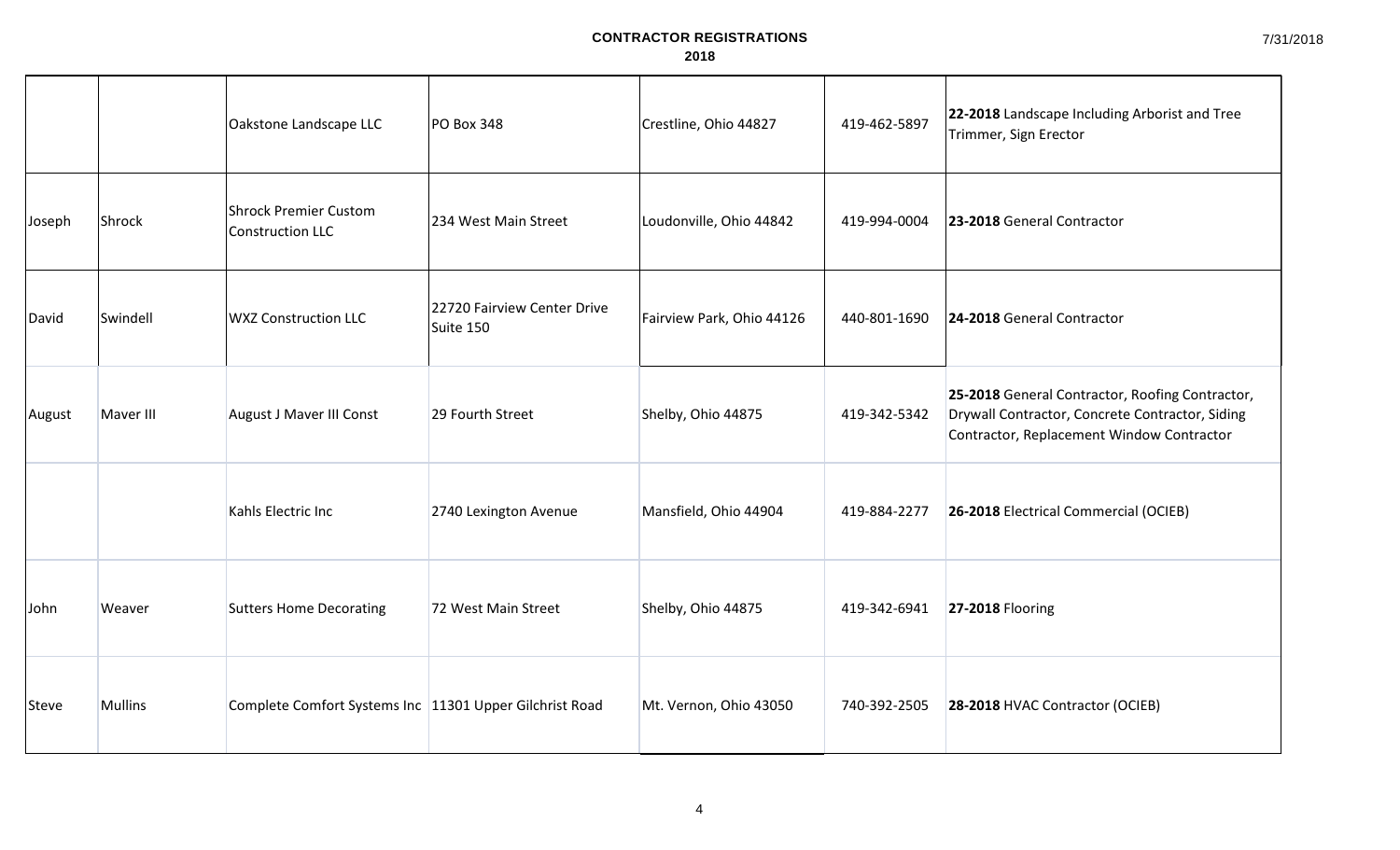| Stephen | Comunale | S.A. Comunale Co Inc                                  | 2900 Newpark Drive             | Barberton, Ohio 44203 | 330-706-3040 | 29-2018 Fire Protection Contractor (Fire Marshal)                                                                                                                                                                                                                                                                                                                                        |
|---------|----------|-------------------------------------------------------|--------------------------------|-----------------------|--------------|------------------------------------------------------------------------------------------------------------------------------------------------------------------------------------------------------------------------------------------------------------------------------------------------------------------------------------------------------------------------------------------|
| Larry   | Saunders | <b>Saunders Renovations</b>                           | 6105 Windfall Road             | Galion, Ohio 44833    | 419-462-5436 | 30-2018 General Contractor                                                                                                                                                                                                                                                                                                                                                               |
| Charles | Roub Jr  | Charlies Home Improvement                             | 124 West Main Street           | Shelby, Ohio 44875    | 419-545-3740 | 31-2018 General Contractor, Demolition Contractor, Finish Contractor,<br>Flooring, Foundation Contractor, Roofing Contractor, Framing<br>Contractor, Excavating Contractor, Fencing Contractor, Cabinet Maker,<br>Closet Shelving, Mirror & Fireplace Contractor, Drywall Contractor,<br>Insulation Contractor, Concrete Contractor, Siding Contractor,<br>Replacement Window Contractor |
| Alan    | Babcock  | <b>Babcock Excavating LLC</b>                         | 3908 West Street<br>PO Box 184 | New Haven, Ohio 44850 | 567-224-0467 | 32-2018 Demolition Contractor, Waterproofing<br>Contractor, Sewer Tapper, Foundation Contractor,<br><b>Excavating Contractor, Concrete Contractor</b>                                                                                                                                                                                                                                    |
|         |          | Metzger-Gleisinger Mechanical<br>Inc<br>dba MG Energy | 100 West Sixth Street          | Mansfield, Ohio 44902 | 419-522-2700 | 33-2018 HVAC Contractor (OCIEB), Plumber (OCIEB),<br>Hydronics Contractor (OCIEB)                                                                                                                                                                                                                                                                                                        |
| Pam     | Blanton  | <b>Action Drain &amp; Septic</b>                      | PO Box 904                     | Mansfield, Ohio 44901 | 419-774-0323 | 34-2018 Demolition Contractor, Sewer Tapper,<br><b>Excavating Contractor</b>                                                                                                                                                                                                                                                                                                             |
| Dennis  | Riggans  | Air Solutions of Ohio Inc                             | 175 Illinois Avenue South      | Mansfield, Ohio 44905 | 419-589-3600 | 35-2018 HVAC Contractor (OCIEB), Plumber (OCIEB),<br><b>Refrigeration Contractor</b>                                                                                                                                                                                                                                                                                                     |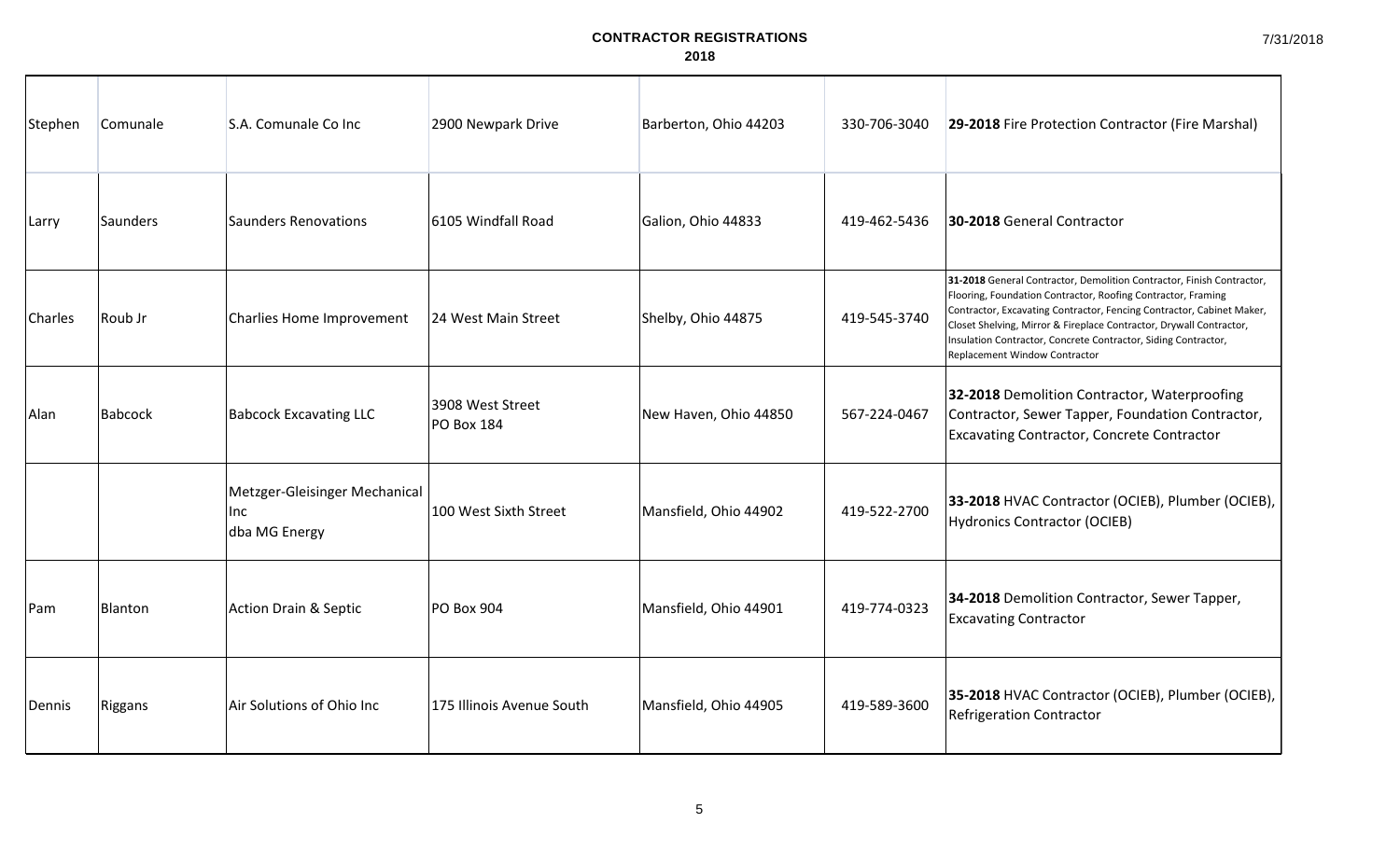| Steve               | Brown Sr | <b>B &amp; B Drain Service</b>               | PO Box 391                               | Mansfield, Ohio 44901 | 419-524-1992 | 36-2018 Demolition Contractor, Sewer Tapper,<br><b>Excavating Contractor</b> |
|---------------------|----------|----------------------------------------------|------------------------------------------|-----------------------|--------------|------------------------------------------------------------------------------|
|                     |          | B-Dry Basement Waterproofing 3053 Touby Road |                                          | Mansfield, Ohio 44903 | 419-756-5368 | 37-2018 Waterproofing Contractor                                             |
|                     |          | Hunts Fence Inc                              | 1402 Campbell Road                       | Marion, Ohio 43302    | 740-382-0929 | 38-2018 Fencing Contractor                                                   |
|                     |          | M. Smith Roofing Ltd                         | 184 Broadway Street<br><b>PO Box 149</b> | Shelby, Ohio 44875    | 419-347-9589 | 39-2018 Roofing Contractor                                                   |
| Shannon             | Stamper  | <b>Stamper Concrete Service Inc</b>          | 1227 Harding Way East                    | Galion, Ohio 44833    | 419-462-7500 | 40-2018 Foundation Contractor, Concrete<br>Contractor                        |
| <b>Jim</b>          | Yetzer   | Yetzer Electric & Plumbing                   | 50 Grove Avenue                          | Shelby, Ohio 44875    | 419-347-2118 | 41-2018 Electrical Residential, Plumber                                      |
| Sam &<br><b>Tim</b> | Coleman  | Coleman Asphalt Co Inc                       | 111 Mickey Road                          | Shelby, Ohio 44875    | 419-347-8563 | 42-2018 Paving Contractor                                                    |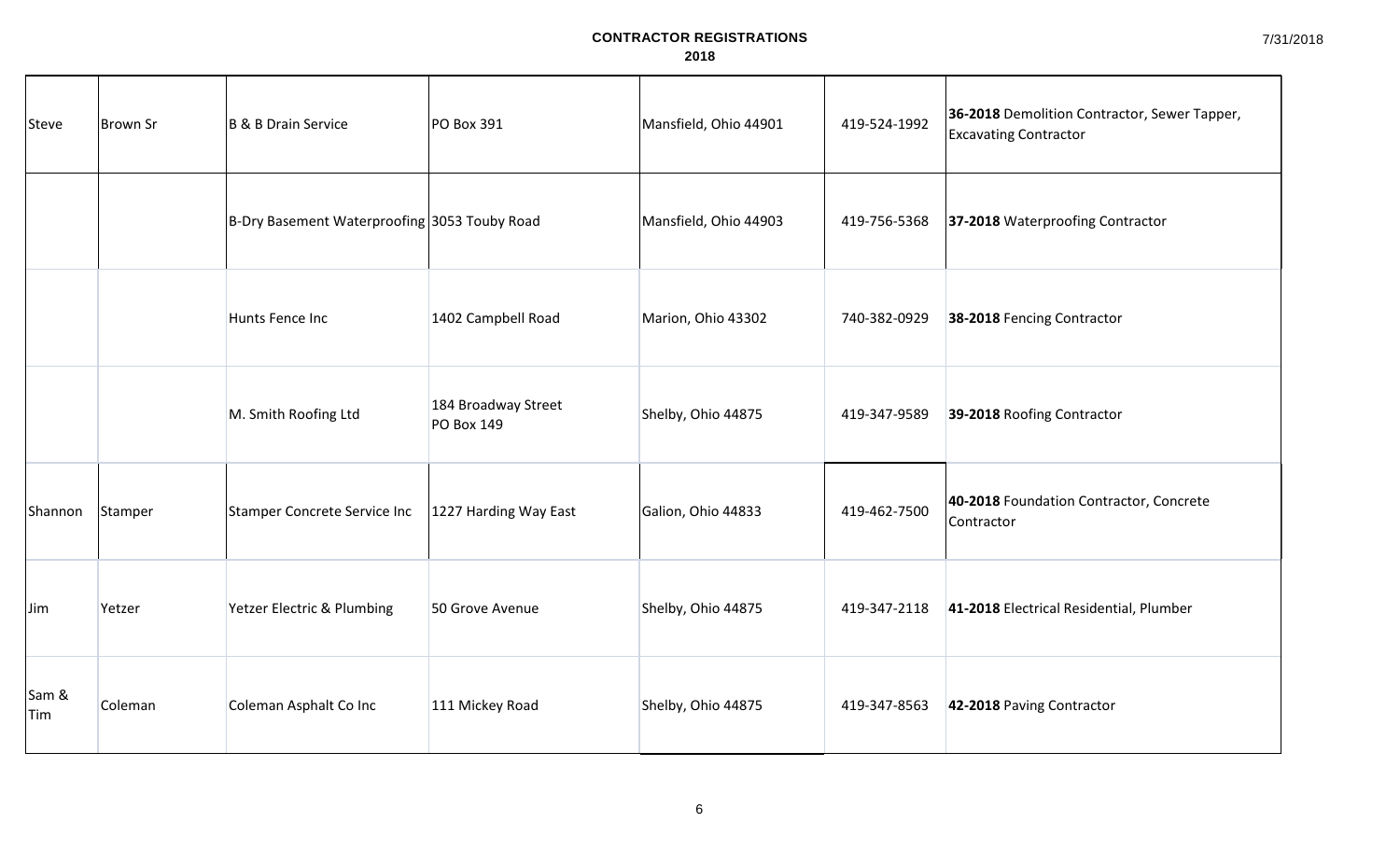| James   | Pritchard  | Pritchard Plbg & Htg                    | 24 Junction Street           | Mansfield, Ohio 44902 | 419-756-0708 | 43-2018 Plumber (OCIEB)                                                                                                           |
|---------|------------|-----------------------------------------|------------------------------|-----------------------|--------------|-----------------------------------------------------------------------------------------------------------------------------------|
|         |            | Thomas and Son Electric LLC             | 4215 Beam Road               | Crestline, Ohio 44827 | 419-989-5188 | 44-2018 Electrical Residential                                                                                                    |
| Amanda  | Heinberger | K & A Professional Wood<br>Services LLC | 2905 Stiving Road            | Mansfield, Ohio 44903 | 567-241-2218 | 45-2018 Landscape Including Arborist and Tree<br>Trimmer                                                                          |
| Paul    | Zimmerman  | In Line Builders                        | 2842 Shelby Ganges Road      | Shelby, Ohio 44875    | 419-631-5952 | 46-2018 Roofing Contractor, Framing Contractor,<br>Siding Contractor                                                              |
| Michael | Reed       | Reeds Lawn Care                         | 1700 Myers Road              | Shelby, Ohio 44875    | 419-631-1885 | 47-2018 General Contractor, Landscape Including<br>Arborist and Tree Trimmer, Tree/Stump Removal                                  |
| Mike    | Walker     | Walker Bros Co Inc                      | 4084 St Rt 42<br>PO Box 9069 | Lexington, Ohio 44904 | 419-884-0732 | 48-2018 Sewer Tapper                                                                                                              |
|         |            | Hunt Home Improvement Inc               | 847 North Trimble Road       | Mansfield, Ohio 44906 | 419-747-6296 | 49-2018 General Contractor, Roofing Contractor,<br>Framing Contractor, Siding Contractor, Replacement<br><b>Window Contractor</b> |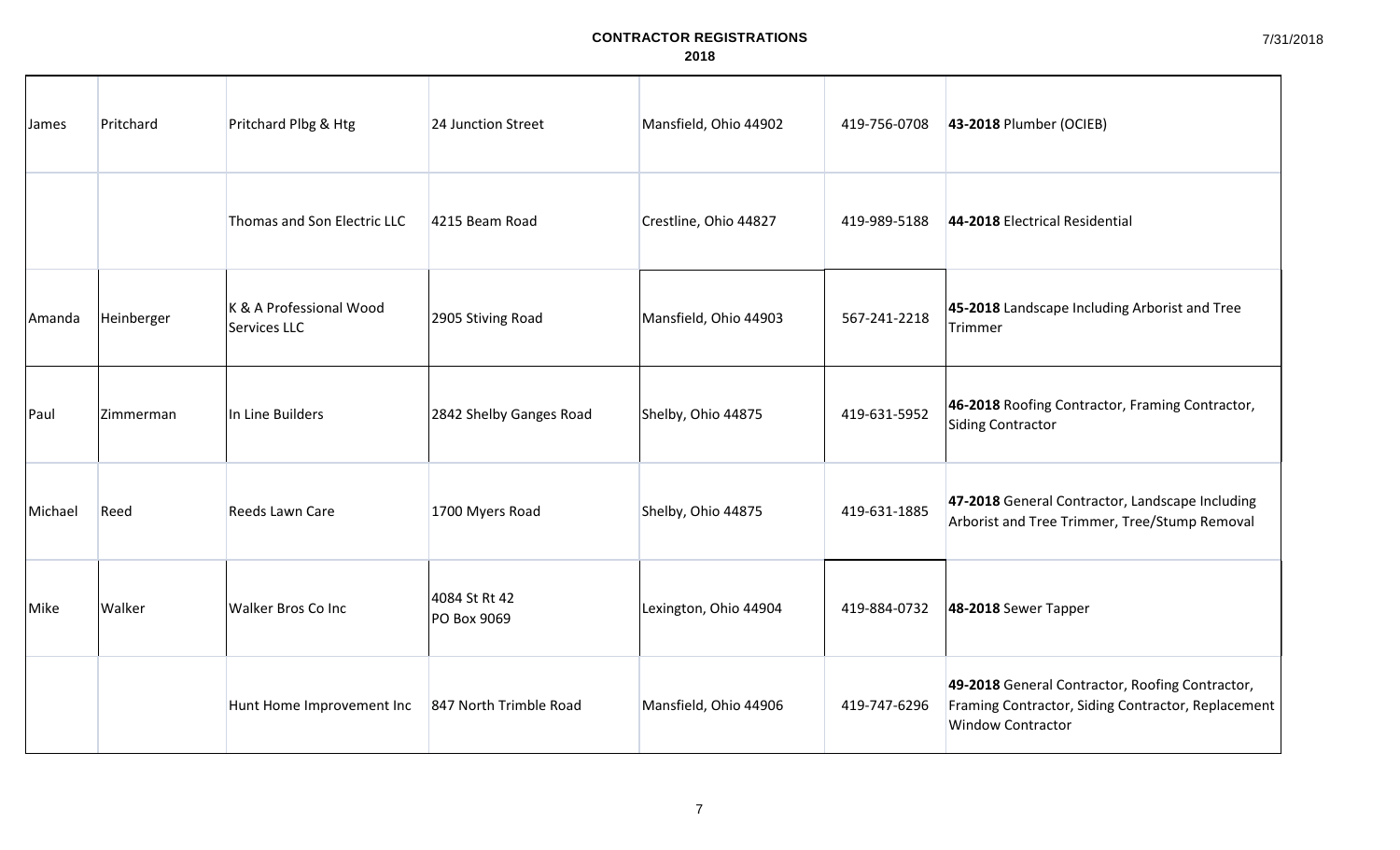|                |                | Keller Bros Const Co Inc     | 5292 Settlement East Road      | Shelby, Ohio 44875        | 419-347-7967 | 50-2018 General Contractor, Framing Contractor,<br>Siding Contractor, Replacement Window Contractor                                                                                                                                                                                                                                  |
|----------------|----------------|------------------------------|--------------------------------|---------------------------|--------------|--------------------------------------------------------------------------------------------------------------------------------------------------------------------------------------------------------------------------------------------------------------------------------------------------------------------------------------|
| Atlee          | Shrock         | <b>Shrock Builders</b>       | 7760 TR 95                     | Fredericktown, Ohio 43019 |              | 51-2018 General Contractor, Finish Contractor, Flooring,<br>Foundation Contractor, Roofing Contractor, Framing<br>Contractor, Fencing Contractor, Drywall Contractor,<br>Insulation Contractor, Concrete Contractor, Siding<br>Contractor                                                                                            |
| <b>Chester</b> | <b>Kean Sr</b> | Kean Remodeling Inc          | 2245 Lake Galion Road East     | Galion, Ohio 44833        | 419-563-4030 | 52-2018 General Contractor, Electrical Residential,<br>Plumber(OCIEB)                                                                                                                                                                                                                                                                |
|                |                | <b>IBP of Mansfield LLC</b>  | 495 South High Street Suite 50 | Columbus, Ohio 43215      | 614-221-3399 | 53-2018 Insulation Contractor                                                                                                                                                                                                                                                                                                        |
| Robert         | Kessler        | Kessler Sign Company         | 2669 National Road             | Zanesville, Ohio 43701    | 740-453-0668 | 54-2018 Sign Erector                                                                                                                                                                                                                                                                                                                 |
|                |                | Marek & Steiner Builders Inc | 617 Scott Street               | Crestline, Ohio 44827     | 419-683-6722 | 55-2018 General Contractor, Demolition Contractor, Electrical<br>Residential, Finish Contractor, Flooring, Roofing Contractor, Framing<br>Contractor, Fencing Contractor, Electrical Commercial(OCIEB), Cabinet<br>Maker, Electrical Contractor(Commercial), Drywall Contractor, Siding<br>Contractor, Replacement Window Contractor |
| Tim            | Young          | <b>Tim Young Electric</b>    | 3201 Wareham Road              | Shelby, Ohio 44875        | 419-512-9844 | 56-2018 Electrical Residential                                                                                                                                                                                                                                                                                                       |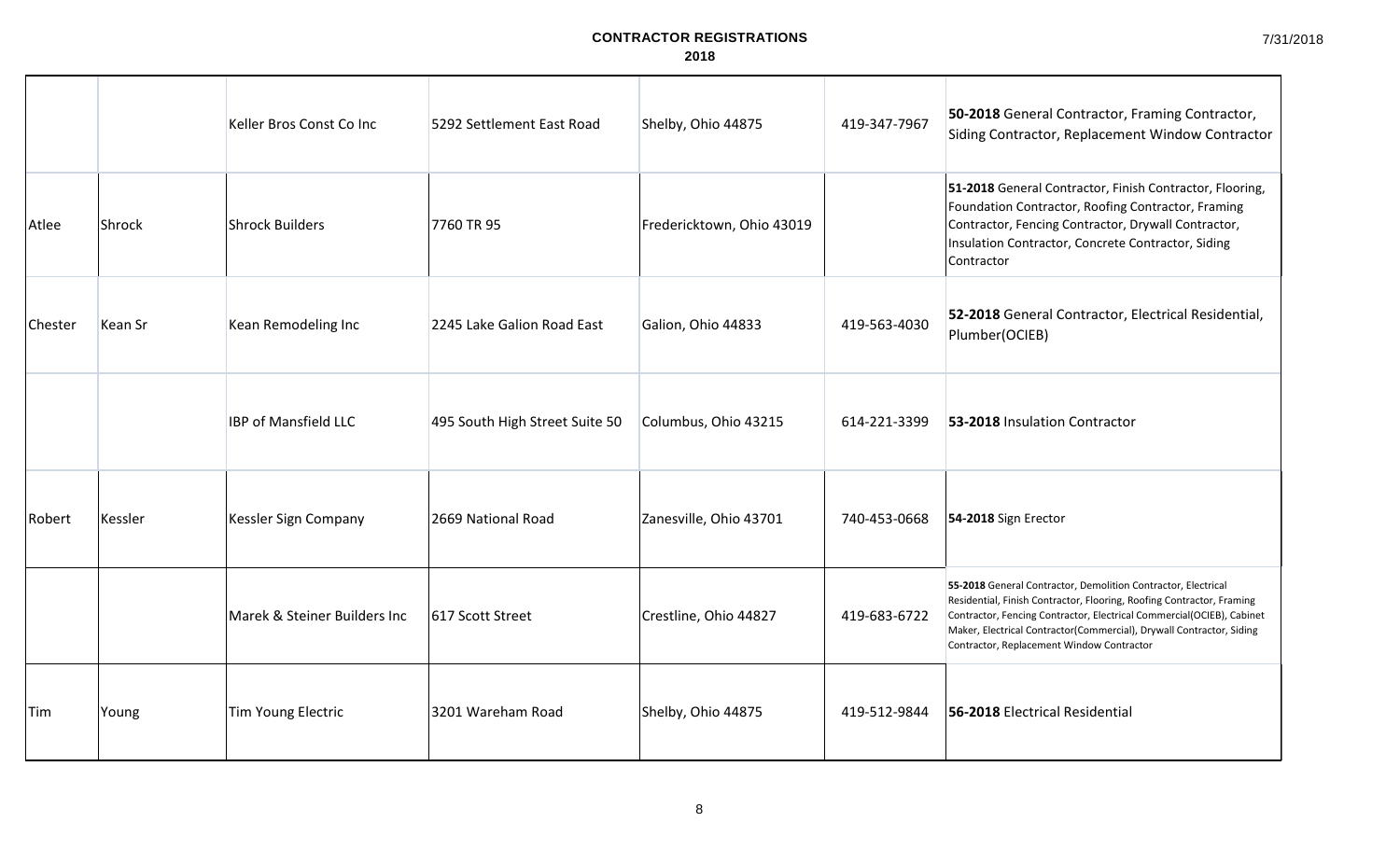| Mark   | Adams    | <b>Adams Quality Heating &amp;</b><br>Cooling | 4590 St Rt 61         | Plymouth, Ohio 44865  | 419-687-8860 | 57-2018 HVAC Contractor (OCIEB)                                                                                |
|--------|----------|-----------------------------------------------|-----------------------|-----------------------|--------------|----------------------------------------------------------------------------------------------------------------|
| Matt   | Schag    | Schag Inc<br>dba Allen Cabinetry              | 132 Distl Avenue      | Mansfield, Ohio 44902 | 419-526-6505 | 58-2018 General Contractor, Finish Contractor,<br>Flooring, Painting Contractor, Cabinet Maker                 |
|        |          | <b>Brennstuhl Construction Inc</b>            | 7547 Hill Road        | Butler, Ohio 44822    | 740-485-0091 | 59-2018 Excavating Contractor, Paving Contractor,<br>Concrete Contractor                                       |
| Edward | Eldridge | Eldridge & Company                            | 4148 Park Avenue West | Mansfield, Ohio 44903 | 419-529-9922 | 60-2018 Fencing Contractor, Painting Contractor,<br>Siding Contractor, Replacement Window Contractor           |
|        |          | McKenzie Concrete Co Inc                      | <b>PO Box 774</b>     | Shelby, Ohio 44875    | 419-347-6059 | 61-2018 Concrete Contractor                                                                                    |
| Rhett  | Dudgeon  | North Central Insulation                      | 7538 St Rt 13 South   | Bellville, Ohio 44813 | 419-886-2030 | 62-2018 Closet Shelving, Mirror & Fireplace<br>Contractor, Insulation Contractor                               |
|        |          | <b>Shakley Mechanical</b>                     | 1081 Co Rd 601        | Ashland, Ohio 44805   | 419-281-6909 | 63-2018 HVAC Contractor (OCIEB), Plumber (OCIEB),<br>Refrigeration Contractor, Hydronics Contractor<br>(OCIEB) |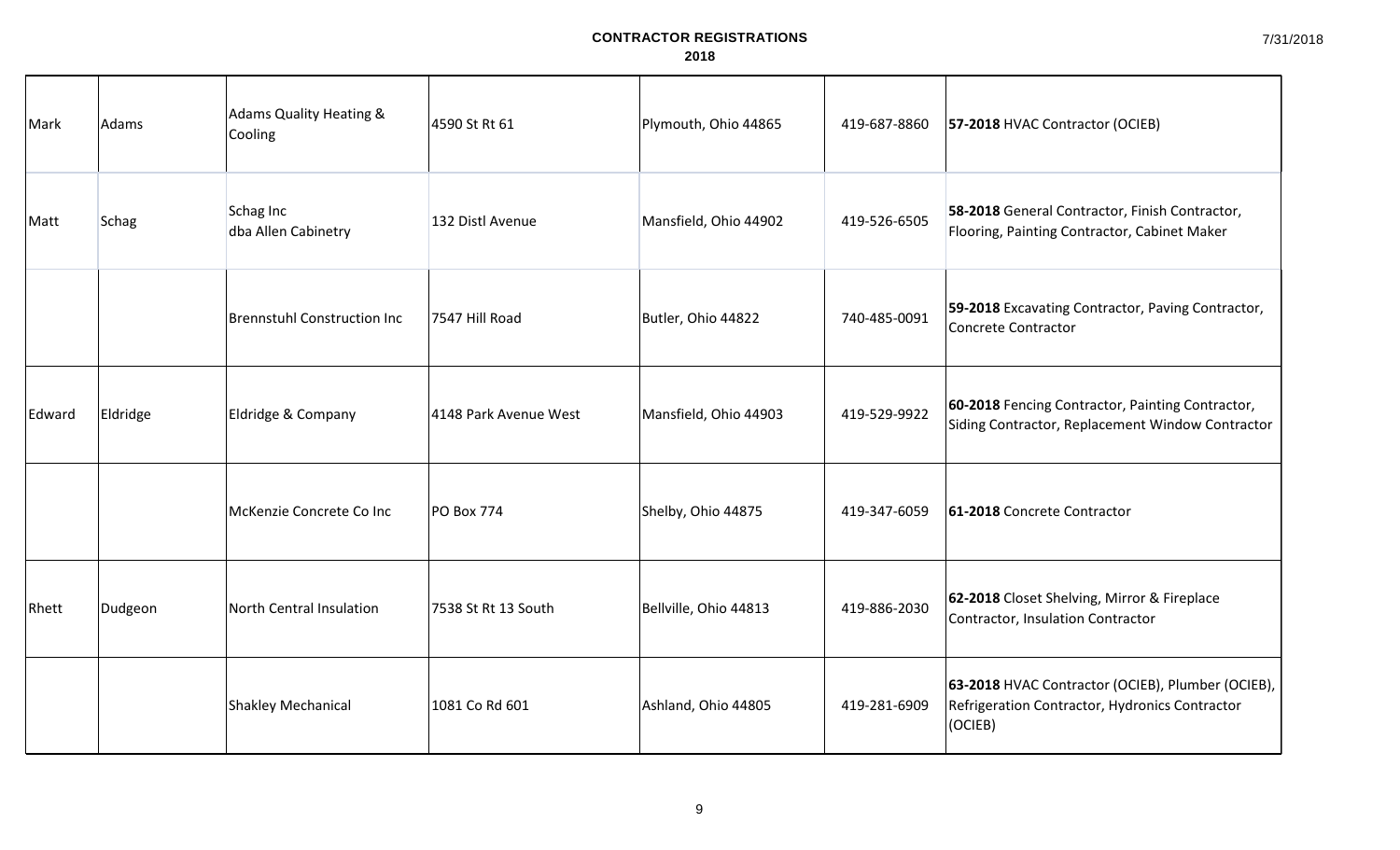|           |              | Central Ohio Plumbing Heating<br>& Cooling LLC    | 3240 Park Avenue West                       | Mansfield, Ohio 44906 | 419-571-2934 | 64-2018 HVAC Contractor (OCIEB), Plumber (OCIEB)                                                                                                             |
|-----------|--------------|---------------------------------------------------|---------------------------------------------|-----------------------|--------------|--------------------------------------------------------------------------------------------------------------------------------------------------------------|
| Frederick | Wiegand      | G.P. Wiegand Construction Inc 362 Lenox Avenue    |                                             | Mansfield, Ohio 44906 | 419-529-3106 | 65-2018 General Contractor                                                                                                                                   |
| David     | Grabowsky    | <b>Standard Plumbing &amp; Heating</b><br>Company | 435 Walnut Avenue SE                        | Canton, Ohio 44702    | 330-453-9191 | 66-2018 HVAC Contractor (OCIEB), Plumber (OCIEB),<br>Fire Protection Contractor (Fire Marshal),<br>Refrigeration Contractor, Hydronics Contractor<br>(OCIEB) |
| Mark      | <b>Bosko</b> | Alpine Electric Inc                               | 57 East 6th Street                          | Mansfield, Ohio 44902 | 419-522-6616 | 67-2018 Electrical Residential, Electrical Commericial<br>(OCIEB), Electrical Contractor (Commercial)                                                        |
| Trent     | Dawson       | <b>TWD Plumbing</b><br>dba Mr. Rooter Plumbing    | 945 North Trimble Road<br><b>PO Box 494</b> | Mansfield, Ohio 44901 | 419-589-9600 | 68-2018 Sewer Tapper, Plumber (OCIEB)                                                                                                                        |
|           |              | Welfle Inc                                        | <b>PO Box 581</b>                           | Norwalk, Ohio 44857   | 419-663-1121 | 69-2018 Paving Contractor                                                                                                                                    |
| John      | Carter       | Carter Electric Inc                               | 844 Edward Street<br>PO Box 711             | Galion, Ohio 44833    | 419-468-9019 | 70-2018 Electrical Commercial (OCIEB)                                                                                                                        |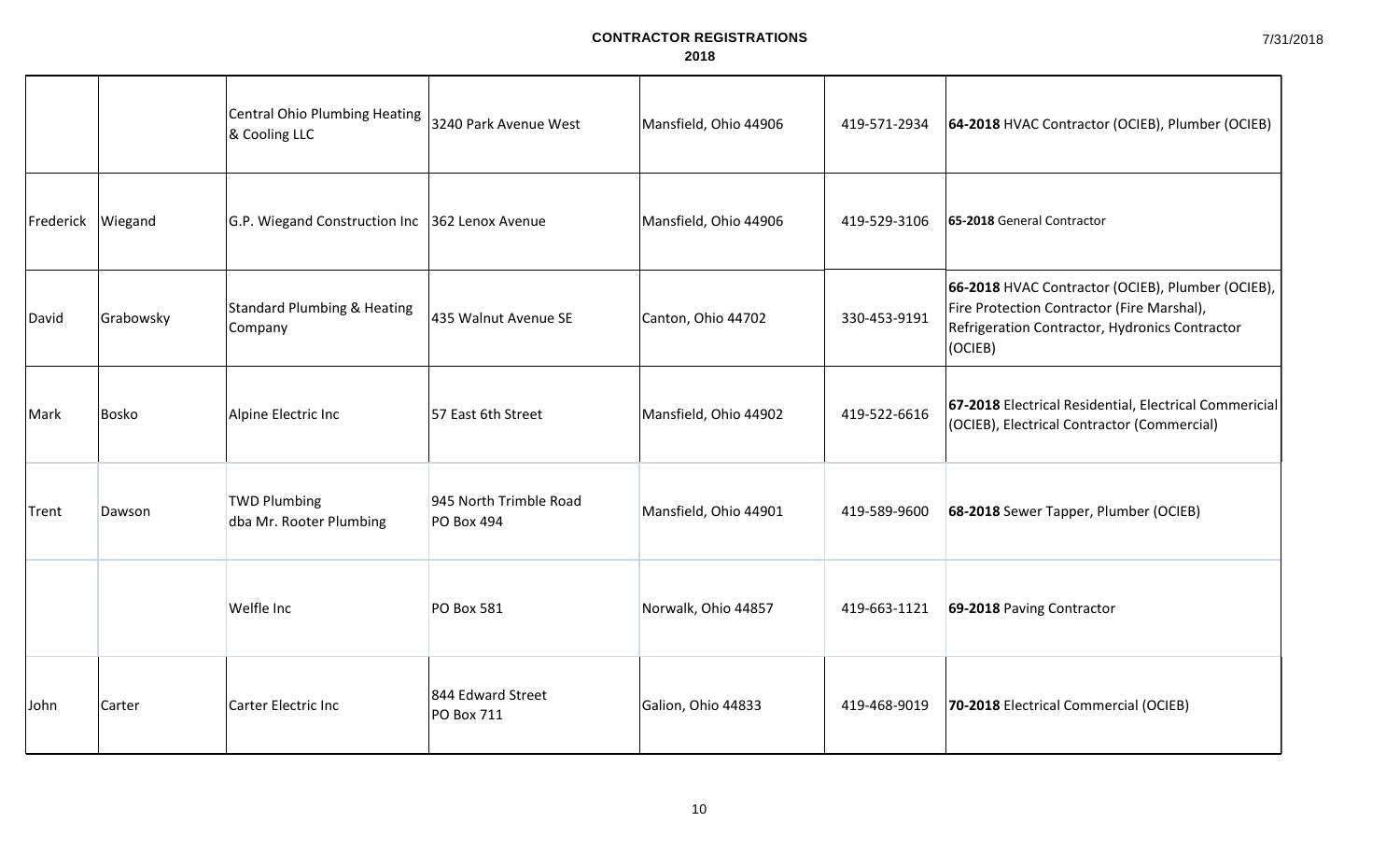| David        | <b>Dies</b> | Dies Electric Inc                                        | 643 East Tallmadge Avenue | Akron, Ohio 44310       | 330-253-9959 | 71-2018 Electrical Commercial (OCIEB)                                                                                            |
|--------------|-------------|----------------------------------------------------------|---------------------------|-------------------------|--------------|----------------------------------------------------------------------------------------------------------------------------------|
|              |             | J & B Acoustical Inc                                     | 2750 Lexington Avenue     | Mansfield, Ohio 44904   | 419-884-1155 | 72-2018 Drywall Contractor                                                                                                       |
| Daniel       | Miller      | JDM Structures Ltd                                       | 5840 CR 201               | Millersburg, Ohio 44654 | 330-893-3674 | 73-2018 General Contractor                                                                                                       |
| Eric         | McQueen     | McQueen Advertising Co Inc                               | 2010 Vermilion Road       | Vermilion, Ohio 44089   | 800-967-1137 | 74-2018 Sign Erector                                                                                                             |
| Allen        | Striker     | R.A.S. Heating, Cooling &<br><b>Electric Service LLC</b> | 31 West Gaylord Avenue    | Shelby, Ohio 44875      | 419-347-5448 | 75-2018 Electrical Residential                                                                                                   |
|              |             | Zara Construction Inc                                    | 3240 Park Avenue West     | Mansfield, Ohio 44906   | 419-525-3613 | 76-2018 General Contractor                                                                                                       |
| <b>Craig</b> | Eshelman    | C. Eshelman Concrete                                     | 3987 George Hawk Road     | Shelby, Ohio 44875      | 419-571-9519 | 77-2018 Demolition Contractor, Waterproofing<br>Contractor, Foundation Contractor, Excavating<br>Contractor, Concrete Contractor |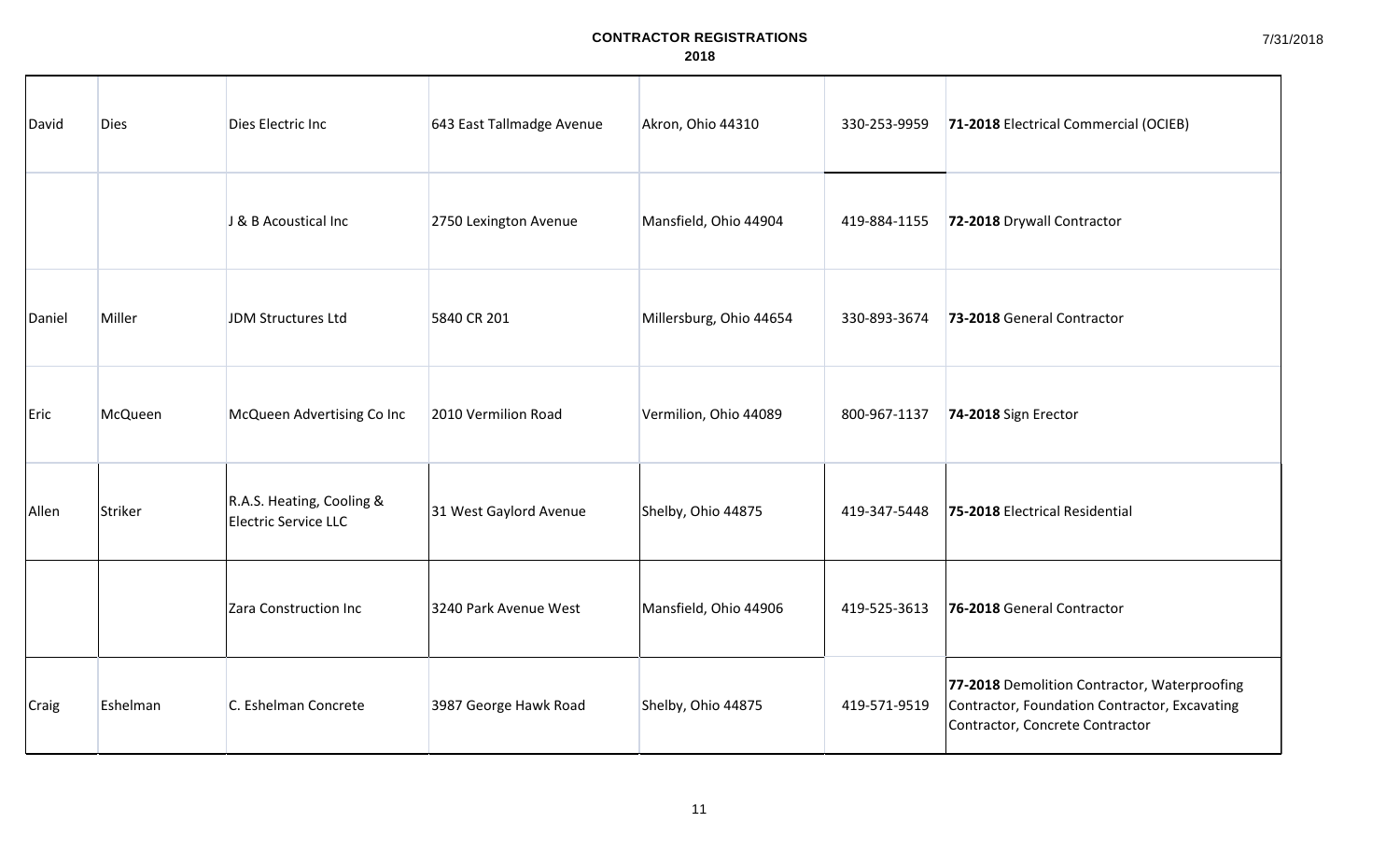| Robert       | <b>Crabbs</b> | Bob & Bob Door Co                | 903 West Longview Avenue       | Mansfield, Ohio 44906 | 419-747-2255 | 78-2018 Framing Contractor, Replacement Window<br>Contractor                                                                                                    |
|--------------|---------------|----------------------------------|--------------------------------|-----------------------|--------------|-----------------------------------------------------------------------------------------------------------------------------------------------------------------|
| Randy        | Fidler        | <b>Fidler Construction</b>       | 622 Baseline Road              | Shiloh, Ohio 44878    | 419-896-3019 | 79-2018 Roofing Contractor, Excavating Contractor                                                                                                               |
| Howard       | Norris        | Norris Electric                  | 1490 Bellville Johnsville Road | Bellville, Ohio 44813 | 419-529-3481 | 80-2018 Electrical Residential, Electrical Commercial<br>(OCIEB), Electrical Contractor (Commercial)                                                            |
| Meg          | Rietschlin    | Rietschlin Construction Inc      | 4240 Baker Road                | Crestline, Ohio 44827 | 419-347-4341 | 81-2018 General Contractor, Sewer Tapper,<br>Foundation Contractor, Fire Protection Contractor<br>(Fire Marshal), Excavating Contractor, Concrete<br>Contractor |
| <b>Jeff</b>  | Kisling       | <b>Riverfront Excavating LLC</b> | 1665 Grimes Road               | Mansfield, Ohio 44903 | 419-566-8132 | 82-2018 Pool Installer                                                                                                                                          |
| <b>Terry</b> | Au            | <b>Ace Electrical Services</b>   | 1564 Pin Oak Trail             | Mansfield, Ohio 44906 | 419-774-9400 | 83-2018 Electrical Commercial (OCIEB)                                                                                                                           |
| Clifford     | Alt           | Alt Excavating                   | 7126 Scott Road                | Tiro, Ohio 44887      | 419-492-2489 | 84-2018 Demolition Contractor, Sewer Tapper,<br><b>Excavating Contractor</b>                                                                                    |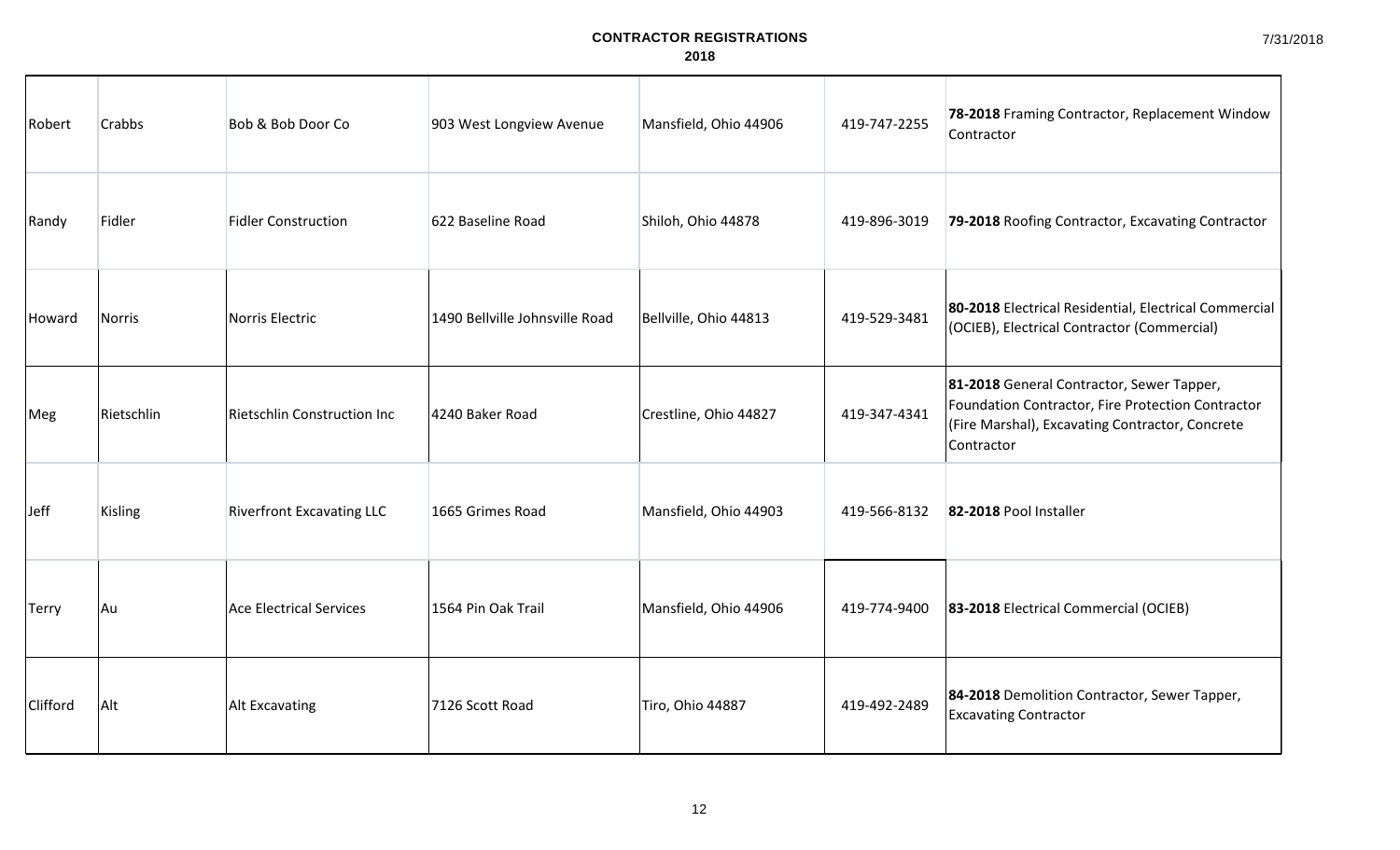| William | Brown   | <b>Central Ohio Fencing Services</b>                  | 516 Marion Avenue          | Mansfield, Ohio 44903 | 419-526-4638 | 85-2018 Fencing Contractor                                                                                                       |
|---------|---------|-------------------------------------------------------|----------------------------|-----------------------|--------------|----------------------------------------------------------------------------------------------------------------------------------|
| Chet    | Yetzer  |                                                       | 44 Terrace Park            | Shelby, Ohio 44875    | 419-347-2728 | 86-2018 Electrical Residential                                                                                                   |
| Kevin   | Kaeser  | Dirt Dawg Excavating LLC                              | PO Box 1153                | Ashland, Ohio 44805   | 419-289-0778 | 87-2018 Sewer Tapper, Excavating Contractor                                                                                      |
| Ron     | Knight  | Knights Lawn Care                                     | 45 Auburn Avenue           | Shelby, Ohio 44875    | 419-545-5063 | 88-2018 Landscape Including Arborist and Tree<br>Trimmer                                                                         |
|         |         | <b>Master Renovations Inc</b>                         | 10718 Old Lincoln Way East | Orrville, Ohio 44667  | 888-888-8221 | 89-2018 General Contractor, Demolition Contractor,<br>Sewer Tapper, Roofing Contractor, Siding<br>Contractor, Tree/Stump Removal |
| Stephen | Metzger | Metzgers Precision Electric LLC 5165 West Smiley Road |                            | Shelby, Ohio 44875    | 419-565-2955 | 90-2018 Electrical Contractor (OCIEB)                                                                                            |
| Randy   | Jackson | Oberlanders Tree & Landscape<br>Ltd                   | 1874 East Mansfield Street | Bucyrus, Ohio 44820   | 419-562-8733 | 91-2018 Landscape Including Arborist and Tree<br>Trimmer, Tree/Stump Removal                                                     |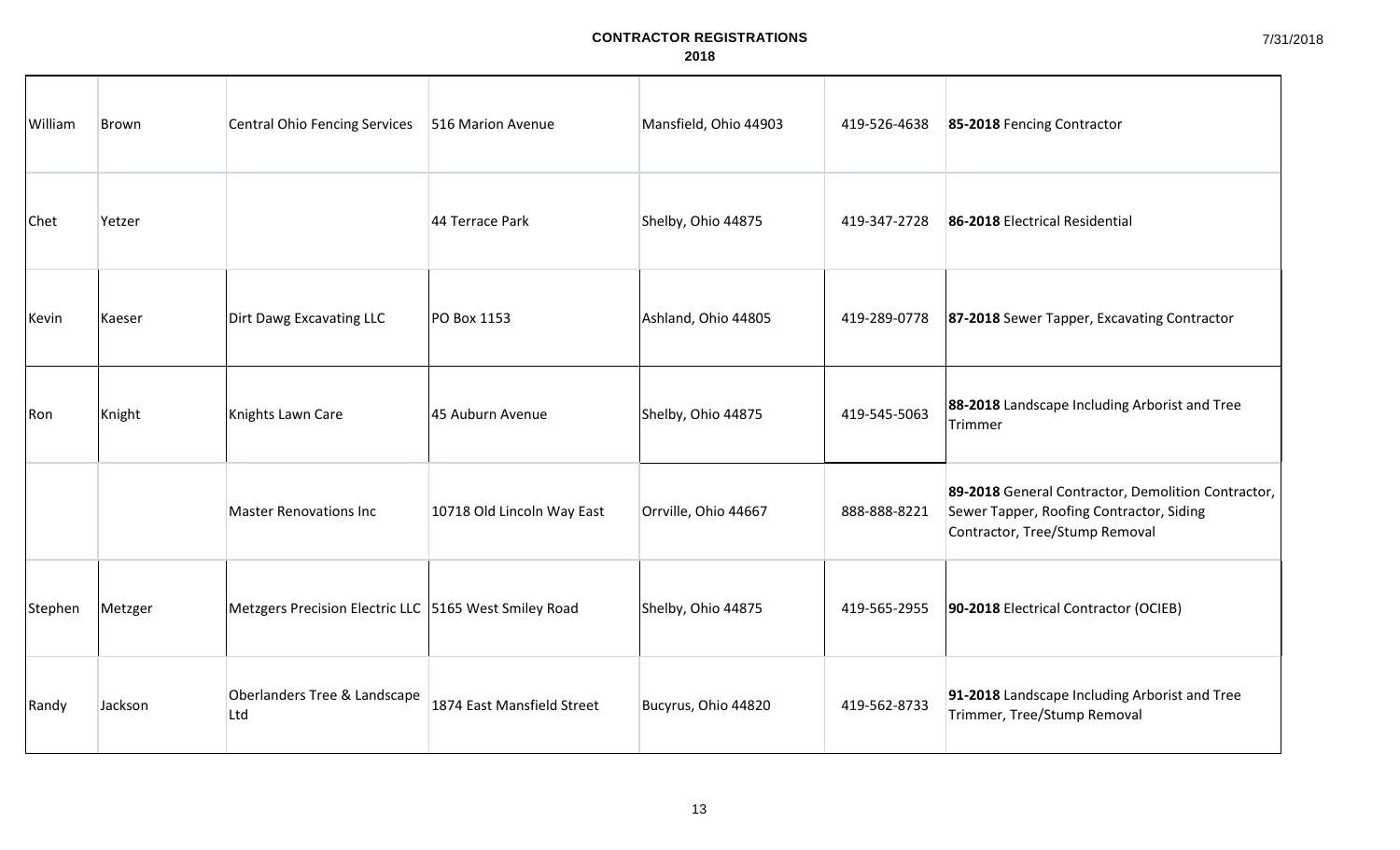| Dirk    | Roberts  | <b>RBP One Inc</b>                | 1205 St Rt 603 West       | Shiloh, Ohio 44878    | 419-564-4891 | 92-2018 Painting Contractor                                                                                    |
|---------|----------|-----------------------------------|---------------------------|-----------------------|--------------|----------------------------------------------------------------------------------------------------------------|
| Dan     | Shuman   | Schmid Mechanical                 | 207 North Hillcrest Drive | Wooster, Ohio 44691   | 330-264-3633 | 93-2018 HVAC Contractor (OCIEB), Plumber (OCIEB),<br>Refrigeration Contractor, Hydronics Contractor<br>(OCIEB) |
| Ben     | Weiss    | Sherriff Goslin Roofing Co        | 1445 West Longview Avenue | Mansfield, Ohio 44906 | 419-529-8249 | 94-2018 Roofing Contractor                                                                                     |
| William | Shrock   | <b>Shrock Home Improvements</b>   | 4626 Bowman St Rd         | Shelby, Ohio 44875    | 419-632-0238 | 95-2018 Siding Contractor, Replacement Window<br>Contractor                                                    |
| Randal  | Stephens | Stephens Backhoe                  | PO Box 187                | Willard, Ohio 44890   | 419-706-1226 | 96-2018 Foundation Contractor, Excavating<br>Contractor, Concrete Contractor                                   |
| Michael | Tridico  | <b>Tridico Sign Company</b>       | 162 North Diamond Street  | Mansfield, Ohio 44902 | 419-526-1695 | 97-2018 Sign Erector                                                                                           |
|         |          | WH Midwest LLC<br>dba Wayne Homes | 3777 Boettler Oaks Drive  | Uniontown, Ohio 44685 | 330-896-7611 | 98-2018 General Contractor                                                                                     |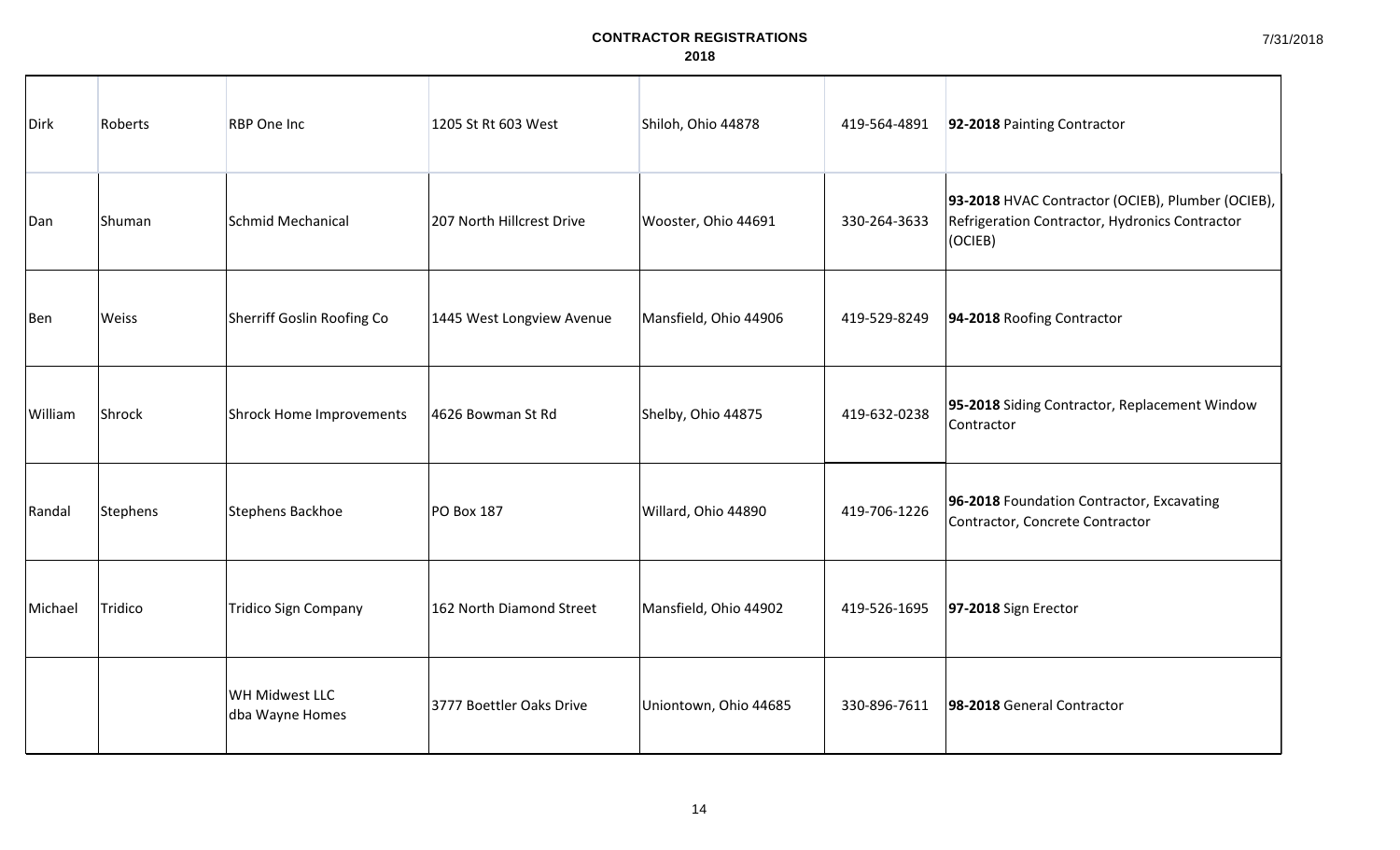| Rick | Worner       | Worner Roofing Co Inc                                           | <b>PO Box 183</b>             | Ontario, Ohio 44862   | 419-525-0170 | 99-2018 Roofing Contractor                                                                                                                                                                                                                                                                                        |
|------|--------------|-----------------------------------------------------------------|-------------------------------|-----------------------|--------------|-------------------------------------------------------------------------------------------------------------------------------------------------------------------------------------------------------------------------------------------------------------------------------------------------------------------|
|      |              | All Glass Systems LLC                                           | 194 South Illinois Avenue     | Mansfield, Ohio 44905 | 419-775-6552 | 100-2018 Replacement Window Contractor                                                                                                                                                                                                                                                                            |
| Jan  | Kaple        | Kaple Home Repair                                               | 3605 Stiving Road             | Shelby, Ohio 44875    | 419-347-5121 | 101-2018 General Contractor, Painting Contractor                                                                                                                                                                                                                                                                  |
| Jack | Kousma       | Kousma Insulation LLC                                           | PO Box 437                    | Willard, Ohio 44890   | 419-935-2511 | 102-2018 Insulation Contractor                                                                                                                                                                                                                                                                                    |
| Rick | Reece        | R.G. Smith of Mansfield Inc                                     | 166 West Sixth Street         | Mansfield, Ohio 44902 | 419-524-4778 | 103-2018 General Contractor, Demolition Contractor, HVAC<br>Contractor(OCIEB), Plumber(OCIEB), Foundation Contractor,<br>Roofing Contractor, Framing Contractor, Excavating Contractor,<br>Fencing Contractor, Painting Contractor, Drywall Contractor,<br>Steel Erectors, Concrete Contractor, Siding Contractor |
|      |              | Prints & Paints Floorcovering<br>Co Inc<br><b>DBA My Floors</b> | 888 Bucyrus Road              | Galion, Ohio 44833    | 419-462-5663 | 104-2018 Flooring                                                                                                                                                                                                                                                                                                 |
| Cody | <b>Britt</b> | <b>Britts Landscaping LLC</b>                                   | 2960 Plymouth Springmill Road | Shelby, Ohio 44875    | 419-566-5935 | 105-2018 Landscape Including Arborist & Tree<br>Trimmer                                                                                                                                                                                                                                                           |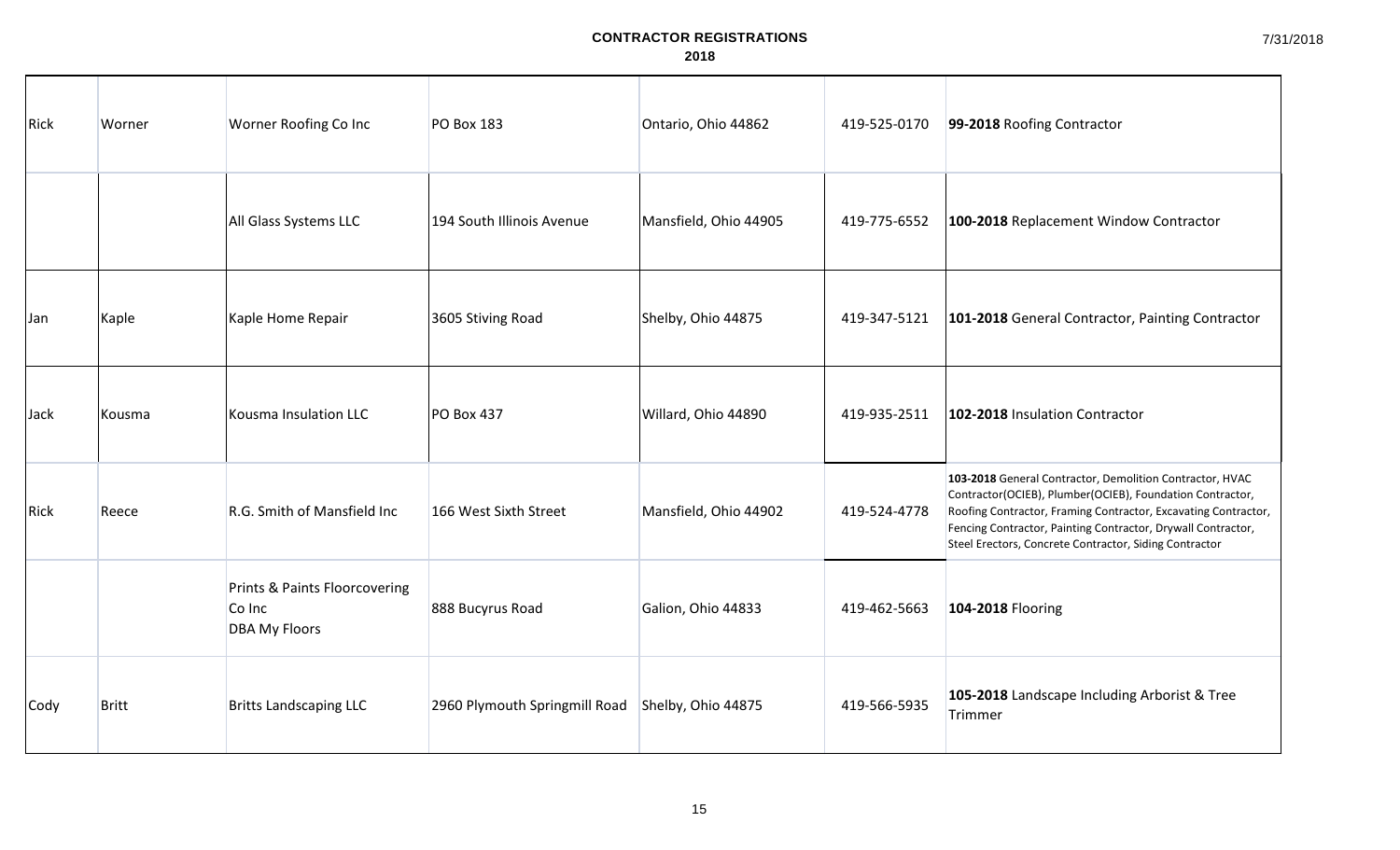7/31/2018

| Thomas | Reed   | TDR Lawn & Landscaping LLC            | 3982 Laser Road                               | Shelby, Ohio 44875    | 419-342-2531 | 106-2018 Landscape Including Arborist & Tree<br>Trimmer, Excavating Contractor, Fencing Contractor,<br>Concrete Contractor, Tree/Stump Removal                                                                    |
|--------|--------|---------------------------------------|-----------------------------------------------|-----------------------|--------------|-------------------------------------------------------------------------------------------------------------------------------------------------------------------------------------------------------------------|
| Edw    | Whited | <b>Edw Whited Construction Inc</b>    | 234 Joelynn Drive                             | Shelby, Ohio 44875    | 419-347-1944 | 107-2018 General Contractor, Electrical Residential, Finish<br>Contractor, Roofing Contractor, Framing Contractor,<br>Fencing Contractor, Drywall Contractor, Siding Contractor,<br>Replacement Window Contractor |
|        |        | <b>Raeko Construction LLC</b>         | 295 Baseline Road                             | Greenwich, Ohio 44837 | 419-681-6235 | 108-2018 General Contractor, Electrical Residential,<br>Plumber (OCIEB)                                                                                                                                           |
|        |        | Page Excavating Inc                   | 2398 Applegate Road                           | Lucas, Ohio 44843     | 419-892-3770 | 109-2018 General Contractor, Demolition<br>Contractor, Excavating Contractor, Concrete<br>Contractor, Tree/Stump Removal                                                                                          |
|        |        | <b>Purdy Construction Company</b>     | 200 East Longview Avenue<br><b>PO Box 668</b> | Mansfield, Ohio 44901 | 419-524-2491 | 110-2018 General Contractor                                                                                                                                                                                       |
| Larry  | Cramer | <b>Quality Plumbing &amp; Heating</b> | 3655 State Route 39                           | Shelby, Ohio 44875    | 419-342-6216 | 111-2018 HVAC Contractor (OCIEB), Plumber<br>(OCIEB)                                                                                                                                                              |
|        |        | <b>Tawa Tree Service Inc</b>          | 1131 Sugar Mill Drive                         | Ottawa, Ohio 45875    | 419-523-9001 | 112-2018 Tree/Stump Removal                                                                                                                                                                                       |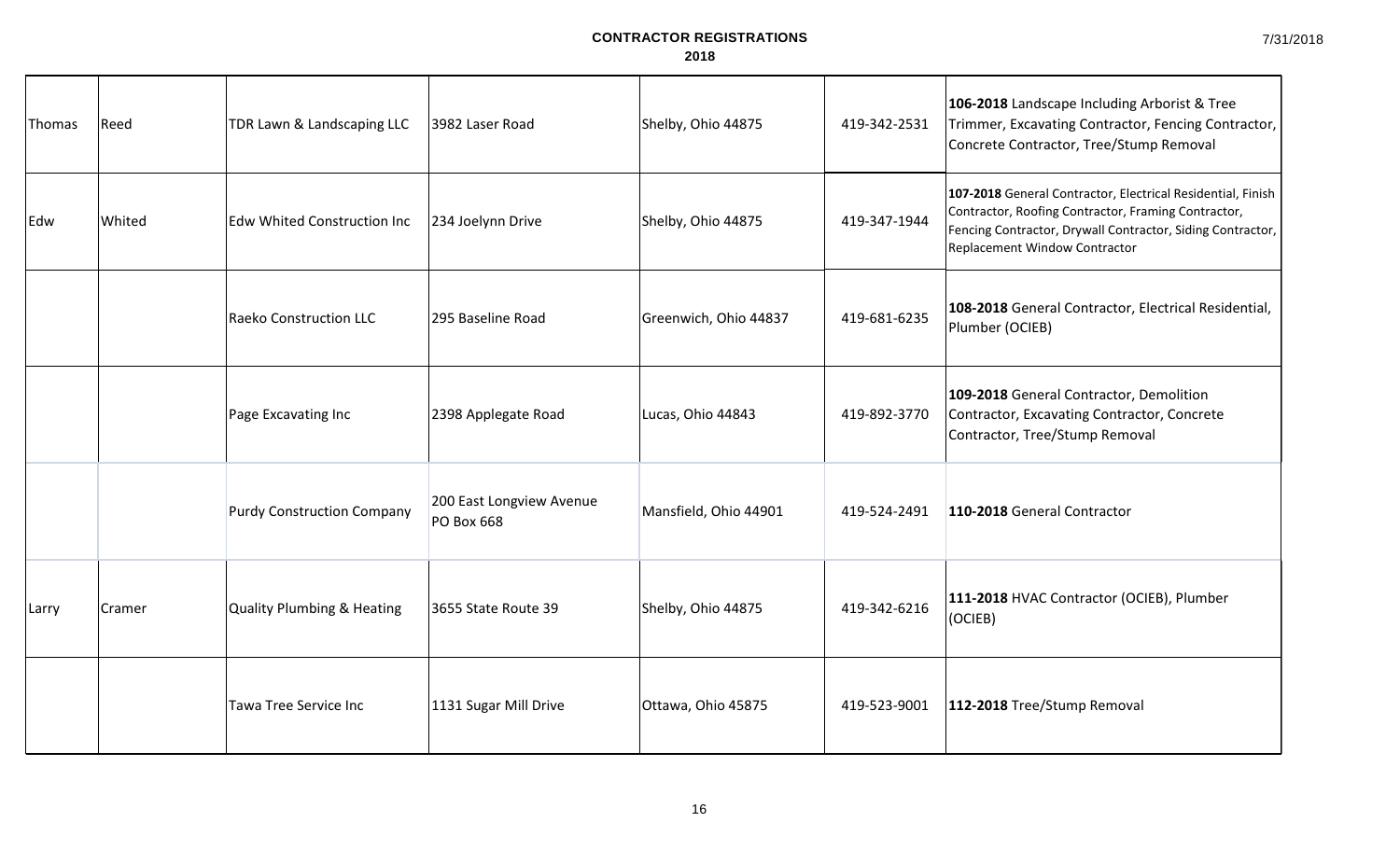| John        | Hinman   | <b>Hinman Tree Service</b>      | 4085 Crandall Road    | Wakeman, Ohio 44889     | 419-602-3915 | 113-2018 Landscape Including Arborist and Tree<br>Trimmer, Tree/Stump Removal                                                                                                                                                                                             |
|-------------|----------|---------------------------------|-----------------------|-------------------------|--------------|---------------------------------------------------------------------------------------------------------------------------------------------------------------------------------------------------------------------------------------------------------------------------|
|             |          | <b>Ontario Mechanical LLC</b>   | 2880 Park Avenue West | Mansfield, Ohio 44906   | 419-529-2578 | 114-2018 General Contractor, HVAC Contractor,<br>Plumber, Steel Erectors                                                                                                                                                                                                  |
| Virgil      | Stephens | Shelby Home Improvement         | 123 West Main Street  | Shelby, Ohio 44875      | 419-631-2870 | 115-2018 General Contractor, Plaster Contractor, Finish<br>Contractor, Flooring, Foundation Contractor, Roofing Contractor,<br>Framing Contractor, Fencing Contractor, Painting Contractor,<br>Insulation Contractor, Siding Contractor, Replacement Window<br>Contractor |
| <b>Jeff</b> | Walker   | <b>Bath Solutions by Walker</b> | 6645 Windfall Road    | Galion, Ohio 44833      | 888-653-8827 | 116-2018 General Contractor, Finish Contractor                                                                                                                                                                                                                            |
| Katie       | Mitchell | Soft Lite LLC                   | 10250 Philipp Pkwy    | Streetsboro, Ohio 44241 | 330-528-1178 | 117-2018 General Contractor                                                                                                                                                                                                                                               |
| R. Mark     | Hohler   | Hohler Heating & Cooling Inc    | 7109 Alliance Road NW | Malvern, Ohio 44644     | 330-863-0432 | 118-2018 HVAC Contractor (OCIEB)                                                                                                                                                                                                                                          |
| Bernie      | Horton   | <b>Horton Construction</b>      | 3305 Noblet Road      | Mansfield, Ohio 44903   | 419-565-4241 | 119-2018 General Contractor, Electrical Residential, Finish<br>Contractor, Flooring, Roofing Contractor, Cabinet Maker,<br>Closet Shelving, Mirror & Fireplace Contractor, Drywall<br>Contractor, Siding Contractor, Replacement Window<br>Contractor                     |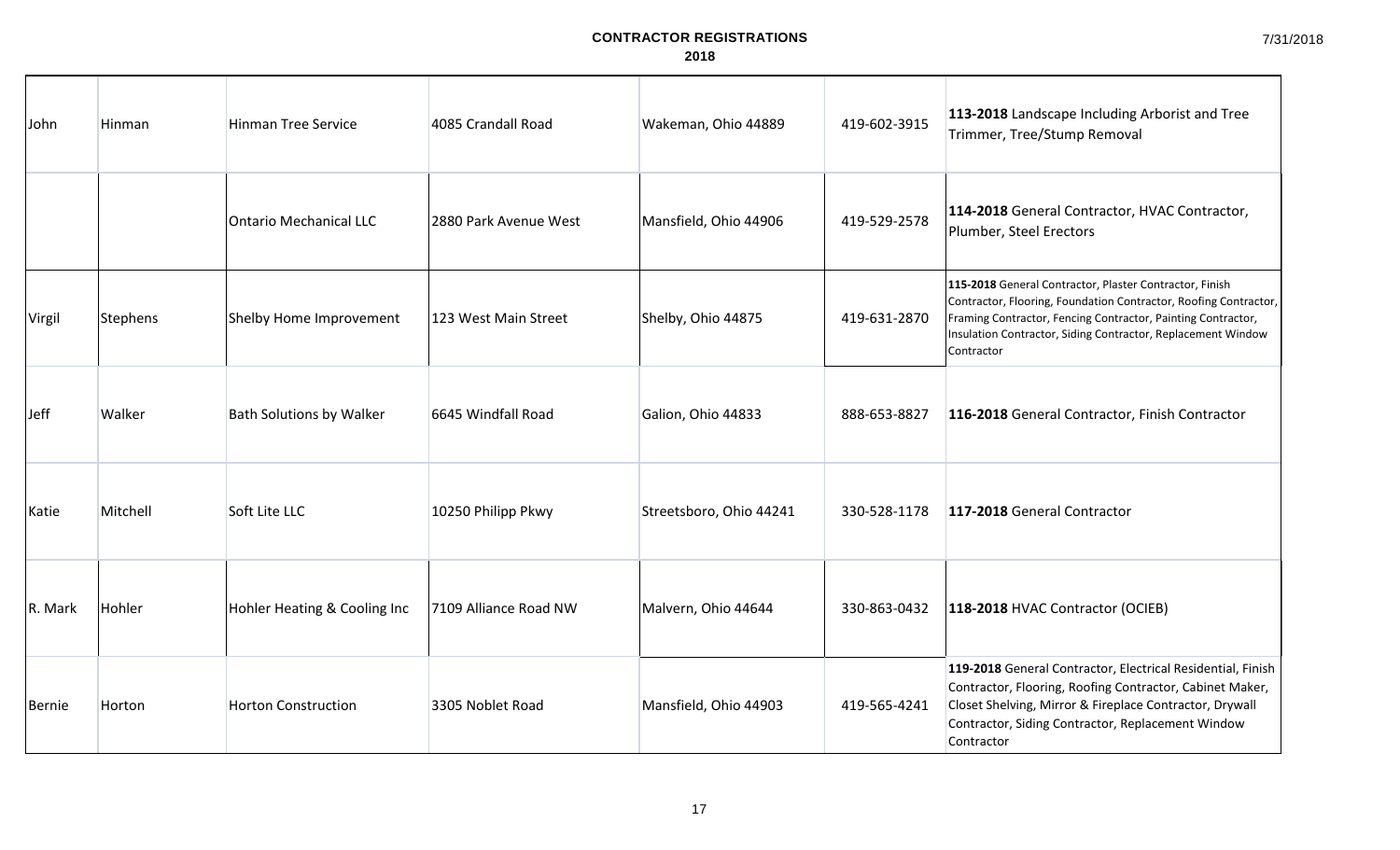| Peter  | Manns    | North Bay Construction Inc                   | 25800 First Street                                     | Westlake, Ohio 44145     | 440-835-0862  | 120-2018 General Contractor, HVAC Contractor<br>(OCIEB), Plumber (OCIEB), Fire Protection Contractor<br>(Fire Marshal), Electrical Commercial (OCIEB),<br><b>Hydronics Contractor (OCIEB)</b> |
|--------|----------|----------------------------------------------|--------------------------------------------------------|--------------------------|---------------|-----------------------------------------------------------------------------------------------------------------------------------------------------------------------------------------------|
| Austin | Keinath  | <b>Apex Contracting LLC</b>                  | 45 East Main Street                                    | Shelby, Ohio 44875       | 419-295-6034  | 121-2018 General Contractor                                                                                                                                                                   |
| Andrew | Hardman  |                                              | Hardman Home Improvement 5573 Plymouth Springmill Road | Shelby, Ohio 44875       | 419--342-4194 | 122-2018 General Contractor, Finish Contractor,<br>Roofing Contractor, Cabinet Maker, Replacement<br><b>Window Contractor</b>                                                                 |
|        |          | <b>BCU Electric Inc</b>                      | 1019 US Hwy 250 North                                  | Ashland, Ohio 44805      | 419-281-8944  | 123-2018 Electrical Contractor (Commercial)                                                                                                                                                   |
| Allen  | Yoder    | <b>Altimate Construction LLC</b>             | <b>PO Box 307</b>                                      | Sugarcreek, Ohio 44681   | 330-852-0900  | 124-2018 General Contractor, Concrete Contractor                                                                                                                                              |
| Dean   | Olivieri | <b>Fred Olivieri Construction</b><br>Company | 6315 Promway Avenue NW                                 | North Canton, Ohio 44720 | 330-494-1007  | 125-2018 General Contractor                                                                                                                                                                   |
| Roger  | Gundrum  | <b>Final Designs</b>                         | 96 West Park Drive                                     | Shelby, Ohio 44875       | 419-347-1703  | 126-2018 Finish Contractor, Cabinet Maker                                                                                                                                                     |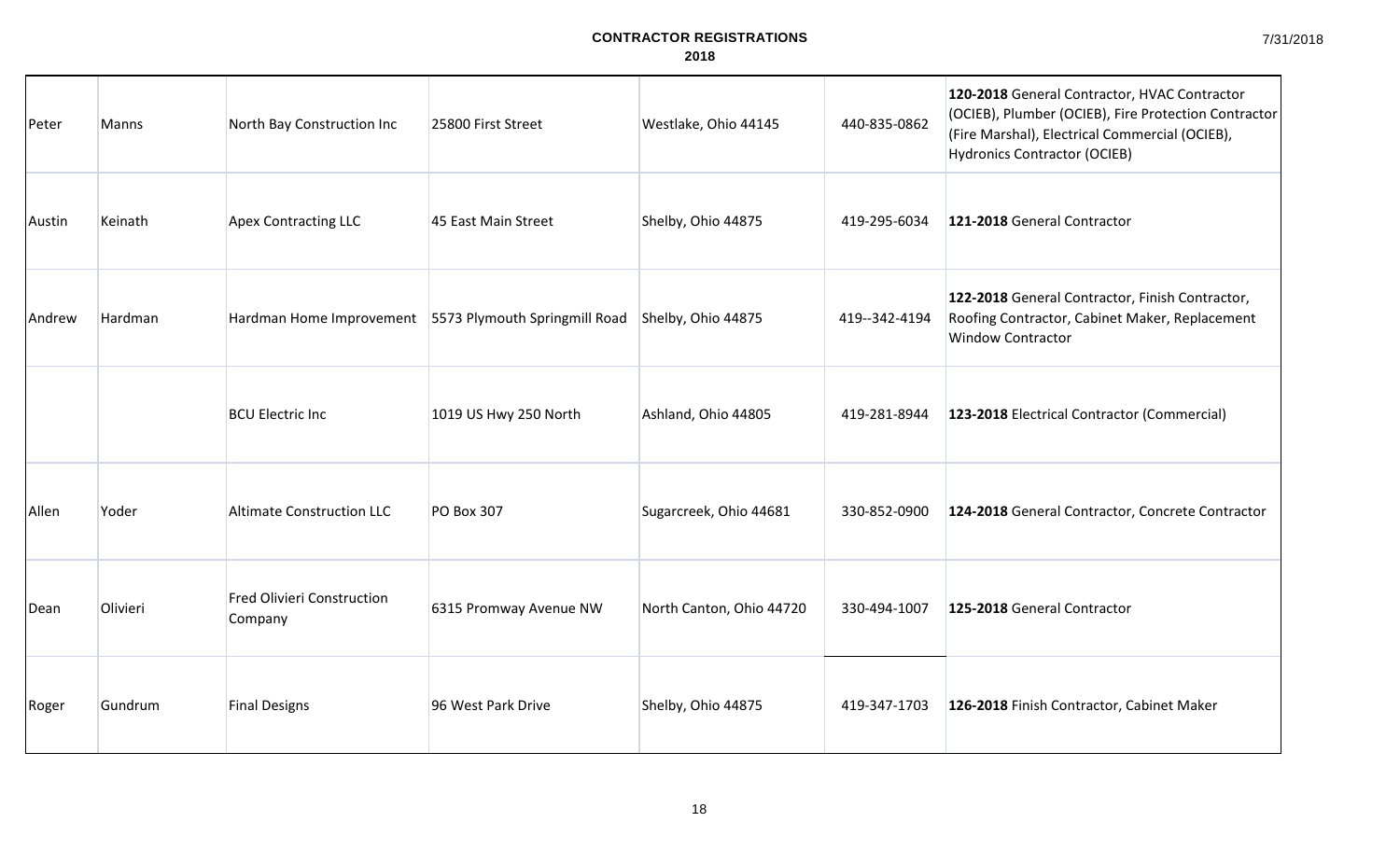| John   | Sidle        | A & M Fire and Safety<br>Equipment Inc | 500 East Main Street                       | Ashland, Ohio 44805   | 419-289-0585 | 127-2018 Fire Protection Contractor (Fire Marshal) |
|--------|--------------|----------------------------------------|--------------------------------------------|-----------------------|--------------|----------------------------------------------------|
| Randy  | Payne        | Adena Corporation                      | 1310 West Fourth Street                    | Mansfield, Ohio 44906 | 419-529-4456 | 128-2018 General Contractor                        |
|        |              | <b>Precision Fence</b>                 | 315 College Street                         | Wadsworth, Ohio 44281 | 234-217-8163 | 129-2018 Fencing Contractor                        |
| Daniel | Stoll        | <b>RMH Concrete &amp; Foundations</b>  | PO Box 95<br>4433 West Collins Road        | Collins, Ohio 44826   | 419-668-2828 | 130-2018 Concrete Contractor                       |
| Rusty  | <b>Myers</b> | <b>Diamond Roofing Systems</b>         | 8031 East Market Street                    | Warren, Ohio 44484    | 330-951-8295 | 131-2018 Roofing Contractor                        |
| David  | Bleile       | Lake Erie Construction<br>Company      | 25 South Norwalk Road<br><b>PO Box 777</b> | Norwalk, Ohio 44857   | 419-668-3302 | 132-2018 Sign Erector, Fencing Contractor          |
| Eric   | Bernard      | Bernard Mechanical Inc                 | 359 Stanton Avenue                         | Akron, Ohio 44301     | 330-785-3836 | 133-2018 HVAC Contractor (OCIEB)                   |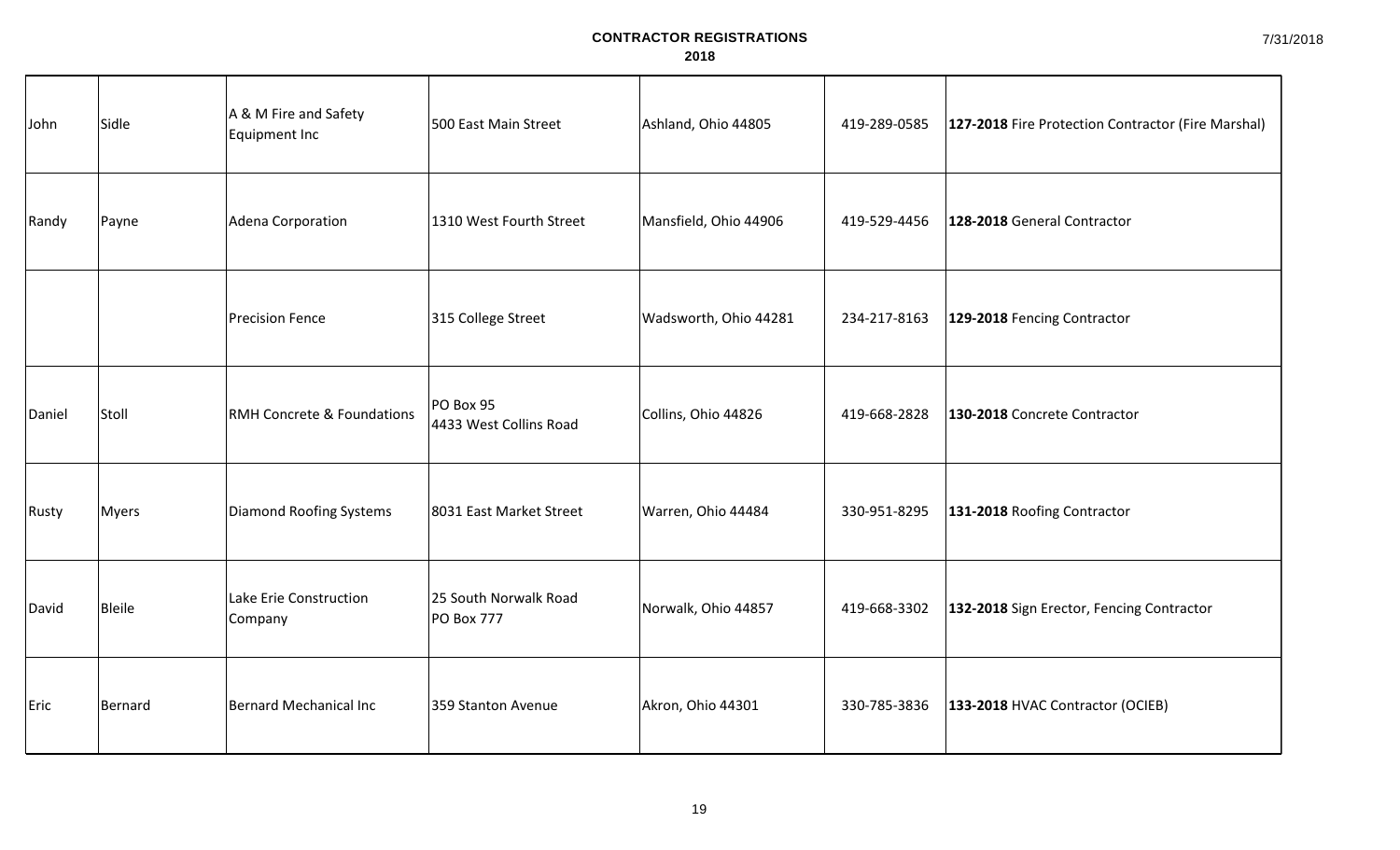| Justin           | Sloan     | Sloan Concrete LLC             | 500 Virginia Avenue              | Ashland, Ohio 44805   | 419-368-4333 | 134-2018 Concrete Contractor                                                  |
|------------------|-----------|--------------------------------|----------------------------------|-----------------------|--------------|-------------------------------------------------------------------------------|
| Abraham          | Dvorak    | <b>Dvorak Construction Inc</b> | 52055 New London Eastern<br>Road | Nova, Ohio 44859      | 419-685-0420 | 135-2018 General Contractor                                                   |
|                  |           | R & D Excavating LLC           | 7286 German Road                 | Crestline, Ohio 44827 | 419-961-4404 | 136-2018 Demolition Contractor, Sewer Tapper,<br><b>Excavating Contractor</b> |
| Ryan             | Brady     | Brady Sign Co                  | 1721 Hancock Street              | Sandusky, Ohio 44870  | 419-626-5112 | 137-2018 Sign Erector                                                         |
| Robert           | Caltrider | <b>Caltrider Construction</b>  | 894 Wallace Road                 | Mansfield, Ohio 44903 | 419-631-7958 | 138-2018 General Contractor                                                   |
| Lanny &<br>Angie | Seaman    | Seamans Custom Fence LLC       | 8128 Planktown North Road        | Shiloh, Ohio 44878    | 419-896-3531 | 139-2018 Fencing Contractor                                                   |
| Wendell          | Amstutz   | Little A Construction LLC      | 84 Baermar Drive                 | Shelby, Ohio 44875    | 419-347-5562 | 140-2018 General Contractor, Framing Contractor,<br>Concrete Contractor       |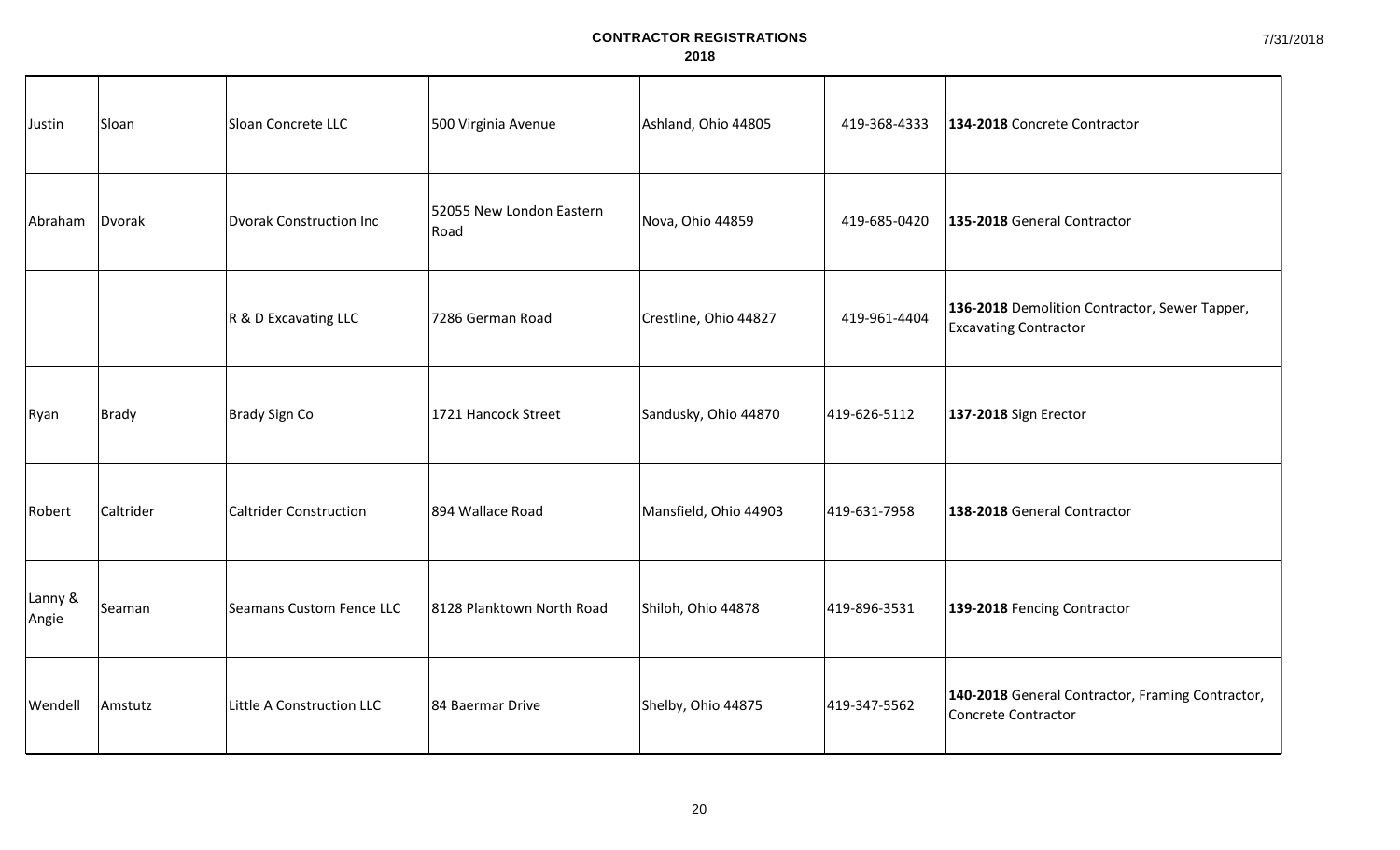| Roy    | Clifton    | Gandert Door Co                                           | 3077 Park Avenue West                         | Mansfield, Ohio 44906 | 419-529-2002 | 141-2002 General Contractor, Garage Door<br>Installation                                                   |
|--------|------------|-----------------------------------------------------------|-----------------------------------------------|-----------------------|--------------|------------------------------------------------------------------------------------------------------------|
| Jeff   | Kinney     | Prestige Pools Inc                                        | 780 Rt 61 East                                | Norwalk, Ohio 44857   | 419-668-8184 | 142-2018 Pool Installer                                                                                    |
| Donald | Schloemer  | <b>Schloemer Masonry &amp;</b><br><b>Construction LLC</b> | 2441 Niver Road                               | Willard, Ohio 44890   | 419-933-2002 | 143-2018 Waterproofing Contractor, Foundation<br>Contractor, Excavating Contractor, Concrete<br>Contractor |
| Eric   | Hedges     | <b>Hedges Home Improvements</b><br><b>LLC</b>             | 6996 Bennington Road                          | Galion, Ohio 44833    | 419-512-5584 | 144-2018 General Contractor                                                                                |
| Chris  | Zickefoose | All State Fire Protection &<br>Services LLC               | 1993 Satinwood Drive                          | Mansfield, Ohio 44903 | 419-994-5188 | 145-2018 Fire Protection Contractor                                                                        |
|        |            | <b>Riceland Cabinet Corporation</b>                       | 326 North Hillcrest Road<br><b>Building A</b> | Wooster, Ohio 44691   | 330-601-1071 | 146-2018 Cabinet Maker                                                                                     |
| Cobey  | Bocka      | Bocka Security & Cabling LLC                              | 691 Brookside Avenue                          | Galion, Ohio 44833    | 419-571-4659 | 147-2018 Electrical Residential                                                                            |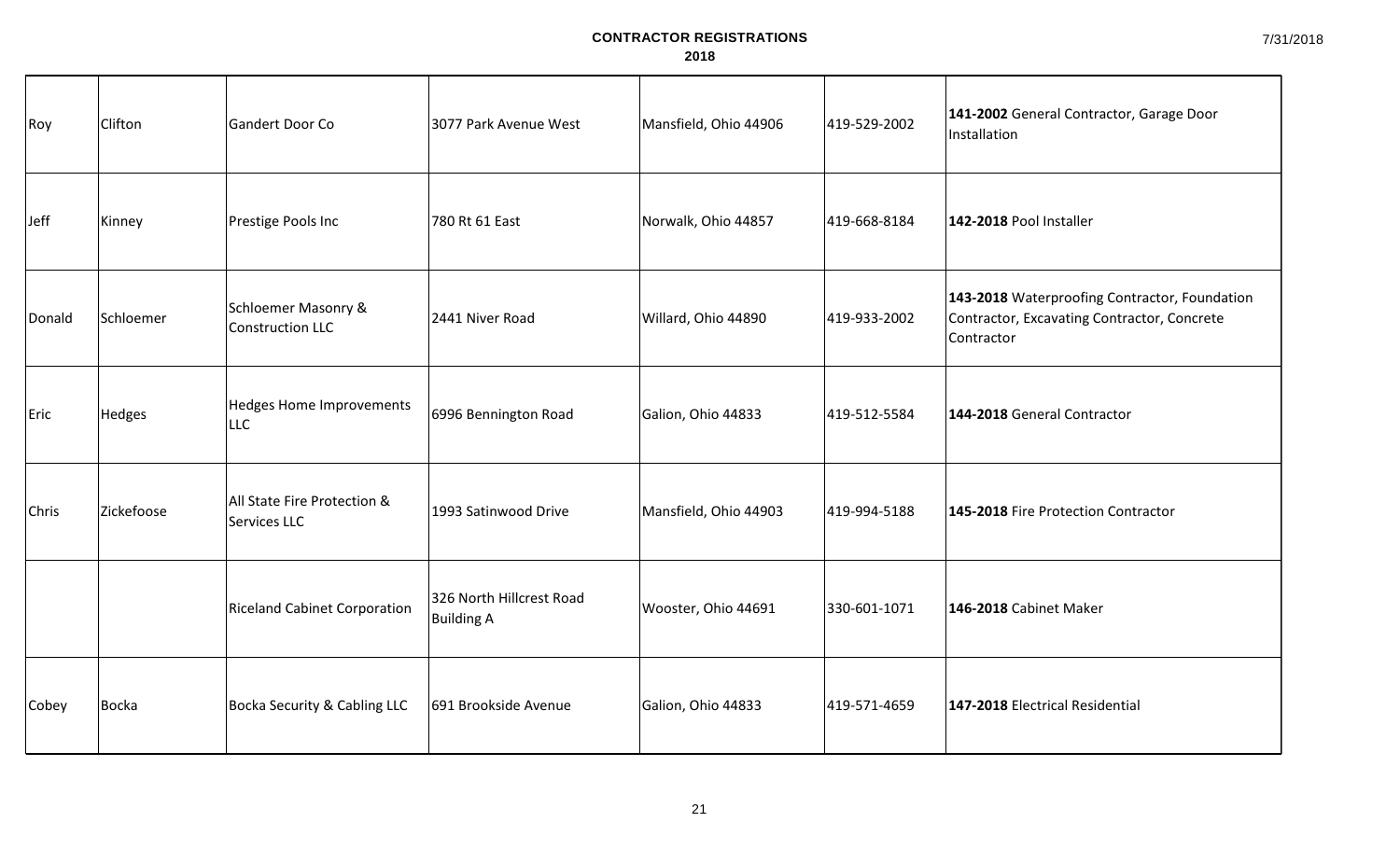| 7/31/2018 |  |
|-----------|--|
|-----------|--|

| Christian        | Fussner | <b>Fussner Builders LLC</b>                            | 895 St Rt 545                        | Ashland, Ohio 44805                      | 419-651-3938 | 148-2018 General Contractor, Waterproofing Contractor,<br>Finish Contractor, Flooring, Foundation Contractor,<br>Roofing Contractor, Framing Contractor, Excavating<br>Contractor, Closet Shelving, Mirror & Fireplace Contractor,<br>Concrete Contractor, Siding Contractor |
|------------------|---------|--------------------------------------------------------|--------------------------------------|------------------------------------------|--------------|------------------------------------------------------------------------------------------------------------------------------------------------------------------------------------------------------------------------------------------------------------------------------|
| Michael          | Gerome  | In Control Electric LLC                                | 35 East Olentangy Drive              | Shawnee Hills, Ohio 43065-<br>5109       | 614-779-3769 | 149-2018 Electrical Commercial (OCIEB)                                                                                                                                                                                                                                       |
|                  |         | <b>Commercial Control Services</b><br>Inc              | 1356 Norton Avenue                   | Columbus, Ohio 43212                     | 614-424-9804 | 150-2018 Specialty Trade Contractor HVAC Controls                                                                                                                                                                                                                            |
| Sonny            | Brown   | Thermal Insulation Systems Inc 7783 US Highway 22 East |                                      | Circleville, Ohio 43113                  | 740-477-2165 | 151-2018 Insulation Contractor                                                                                                                                                                                                                                               |
| Mike             | Yetzer  | Mid State Blacktop Inc                                 | 639 Bendle Avenue                    | Shelby, Ohio 44875                       | 419-347-4549 | 152-2018 Paving Contractor                                                                                                                                                                                                                                                   |
| Courtenay Hudson |         | Hudson Landscaping Inc                                 | 1905 Lexington Avenue                | Mansfield, Ohio 44907                    | 419-631-1193 | 153-2018 General Contractor, Landscape Including<br>Arborist and Tree Trimmer, Fencing Contractor                                                                                                                                                                            |
| Keith            | Duncan  | <b>Colonial Painting &amp; Decorating</b>              | 120 High Street<br><b>PO Box 181</b> | Hayesville, Ohio 44838-0181 419-289-1390 |              | 154-2018 Painting Contractor                                                                                                                                                                                                                                                 |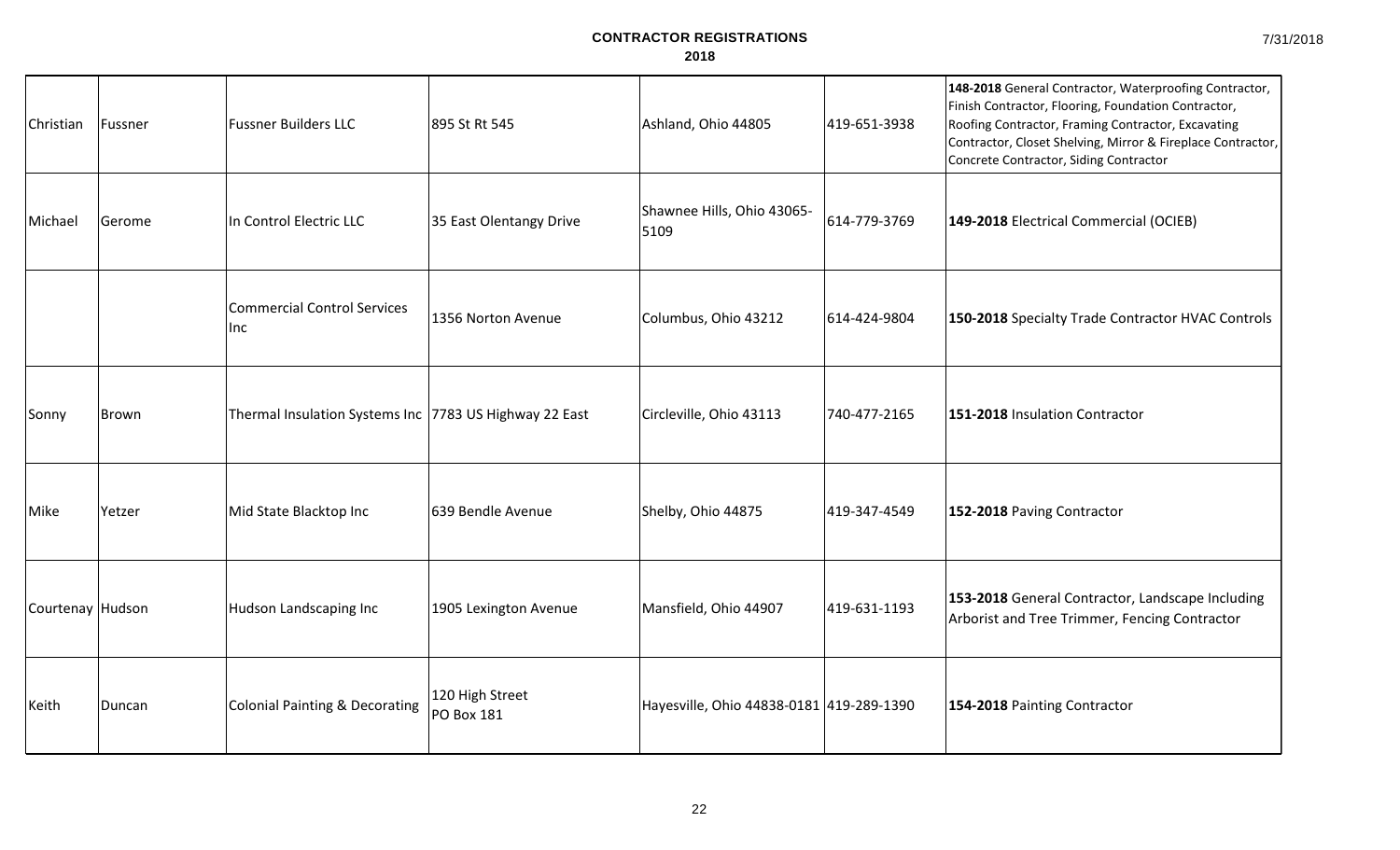| Travis          | Dopp     | The Masters Hands                          | 68 Park Avenue      | Shelby, Ohio 44875    | 567-844-0637 | 155-2018 General Contractor                                                                                     |
|-----------------|----------|--------------------------------------------|---------------------|-----------------------|--------------|-----------------------------------------------------------------------------------------------------------------|
| Mose            | Slabaugh | Skyline Roofing & Remodeling<br><b>LLC</b> | 2286 Rock Road      | Shelby, Ohio 44875    | 419-632-1312 | 156-2018 General Contractor, Finish Contractor,<br>Roofing Contractor                                           |
| Michael         | Shuman   | Julian Speer Co<br>dba Speer Mechanical    | 5255 Sinclair Road  | Columbus, Ohio 43229  | 614-261-6331 | 157-2018 HVAC Contractor (OCIEB), Plumber<br>(OCIEB), Refrigeration Contractor, Hydronics<br>Contractor (OCIEB) |
| Scott           | Wyler    | Ameriseal & Restoration LLC                | 685 High Grove Blvd | Akron, Ohio 44312     | 330-794-8040 | 158-2018 General Contractor                                                                                     |
| Marc            | Gates    | JD&G Concrete Sawing LLC                   | 358 North Funk Road | Wooster, Ohio 44691   | 330-264-3814 | 159-2018 Concrete Contractor                                                                                    |
| Rickie          | Crouch   | <b>Crouch Enterprises LLC</b>              | 501 Scott Street    | Crestline, Ohio 44827 | 614-402-1270 | 160-2018 General Contractor                                                                                     |
| <b>Vasilios</b> | Kyrou    | Kyrou Construction LLC                     | <b>PO Box 3827</b>  | Mansfield, Ohio 44907 | 419-756-2481 | 161-2018 General Contractor                                                                                     |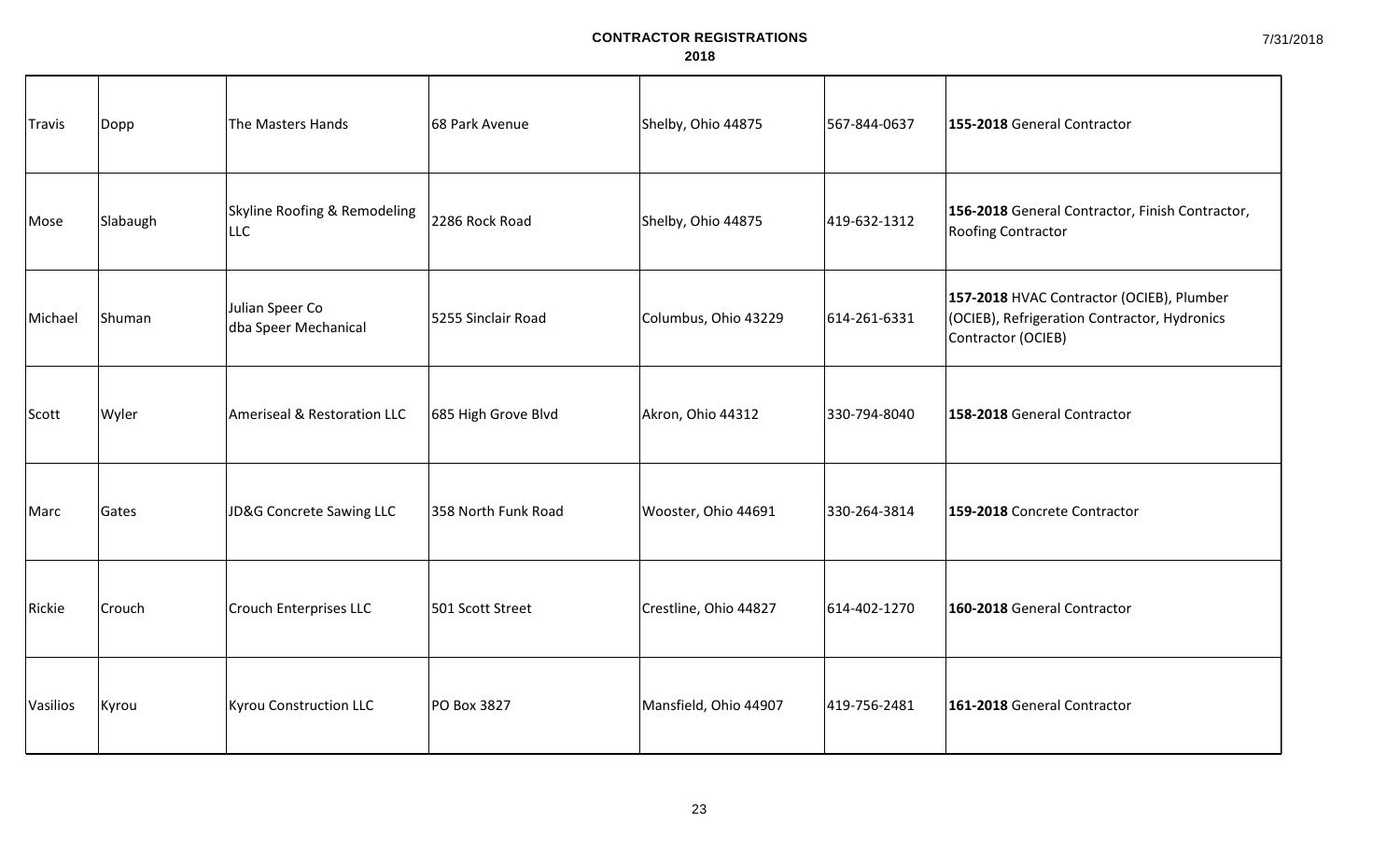| Corby  | Campo    | Rising Son Company                                    | 4490 McNaul Road          | Mansfield, Ohio 44903 | 419-651-2191 | 162-2018 General Contractor, Sewer Tapper,<br>Excavating Contractor, Concrete Contractor |
|--------|----------|-------------------------------------------------------|---------------------------|-----------------------|--------------|------------------------------------------------------------------------------------------|
| Thomas | Carlisle | Underground Connections LLC   1927 Christmas Run Blvd |                           | Wooster, Ohio 44691   | 330-410-4638 | 163-2018 General Contractor, Excavating Contractor                                       |
| Joseph | Pugliese | Adams Signs                                           | 1100 Industrial Avenue SW | Massillon, Ohio 44647 | 330-832-9844 | 164-2018 Sign Erector                                                                    |
|        |          |                                                       |                           |                       |              |                                                                                          |
|        |          |                                                       |                           |                       |              |                                                                                          |
|        |          |                                                       |                           |                       |              |                                                                                          |
|        |          |                                                       |                           |                       |              |                                                                                          |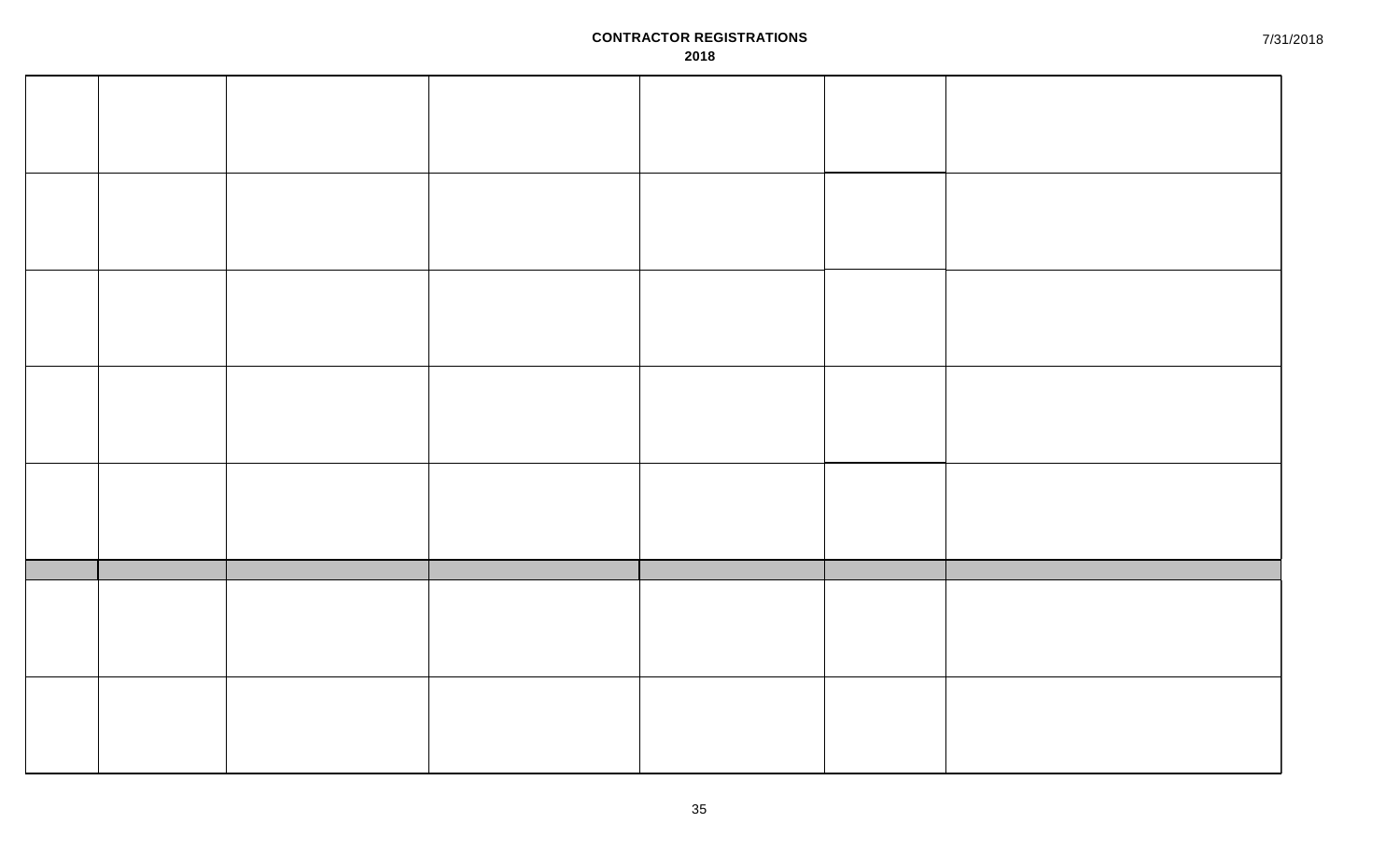| <b>First Name</b> | <b>Last Name</b> | <b>Organization Name</b> | <b>Address</b> | <b>Phone Number</b> | Note ALL EXPIRE ON 12/31/2014 |
|-------------------|------------------|--------------------------|----------------|---------------------|-------------------------------|
|                   |                  |                          |                |                     |                               |
|                   |                  |                          |                |                     |                               |
|                   |                  |                          |                |                     |                               |
|                   |                  |                          |                |                     |                               |
|                   |                  |                          |                |                     |                               |
|                   |                  |                          |                |                     |                               |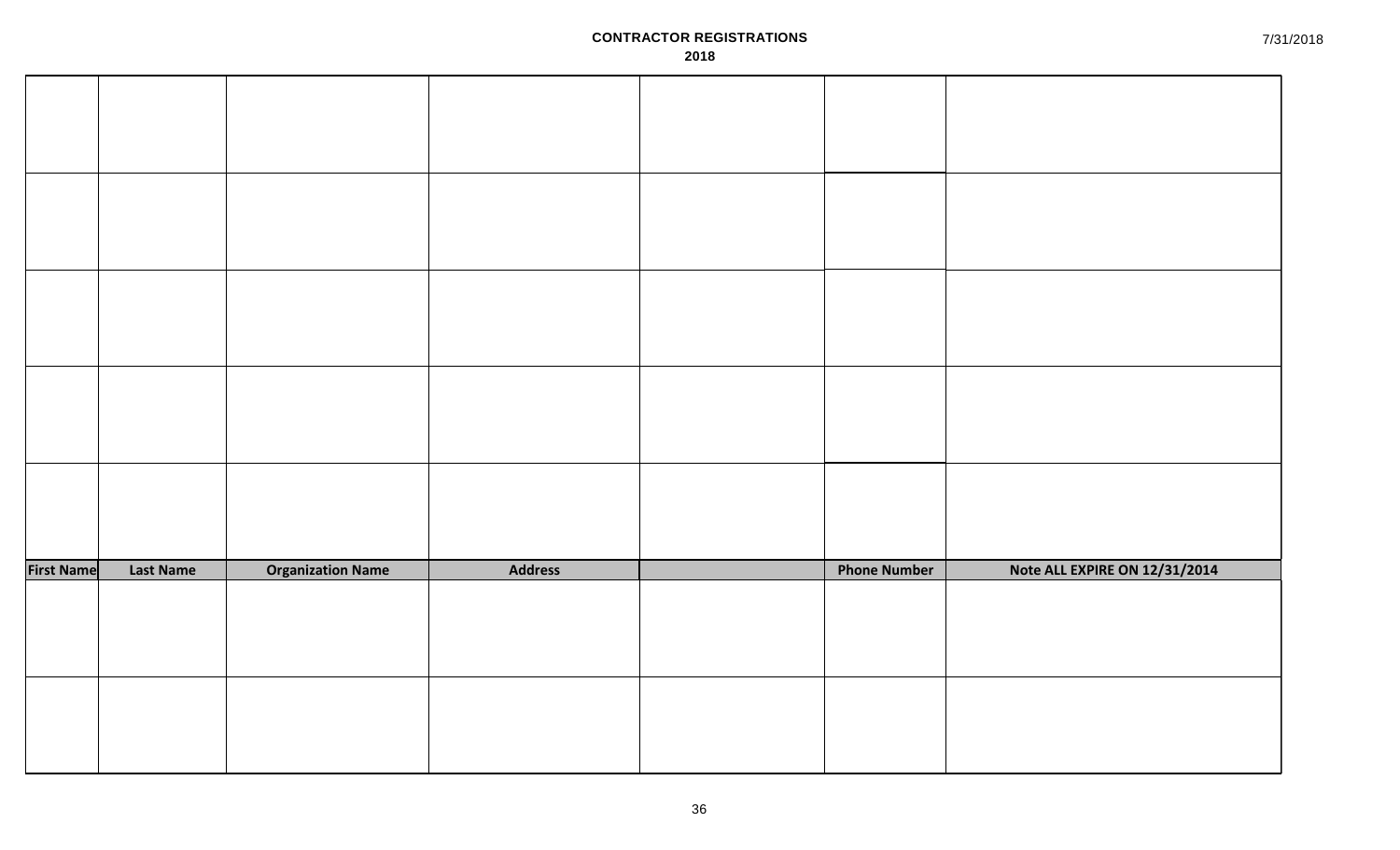| <b>First Name</b> | <b>Last Name</b> | <b>Organization Name</b> | <b>Address</b> | <b>Phone Number</b> | Note ALL EXPIRE ON 12/31/2014 |
|-------------------|------------------|--------------------------|----------------|---------------------|-------------------------------|
|                   |                  |                          |                |                     |                               |
|                   |                  |                          |                |                     |                               |
|                   |                  |                          |                |                     |                               |
|                   |                  |                          |                |                     |                               |
|                   |                  |                          |                |                     |                               |
|                   |                  |                          |                |                     |                               |